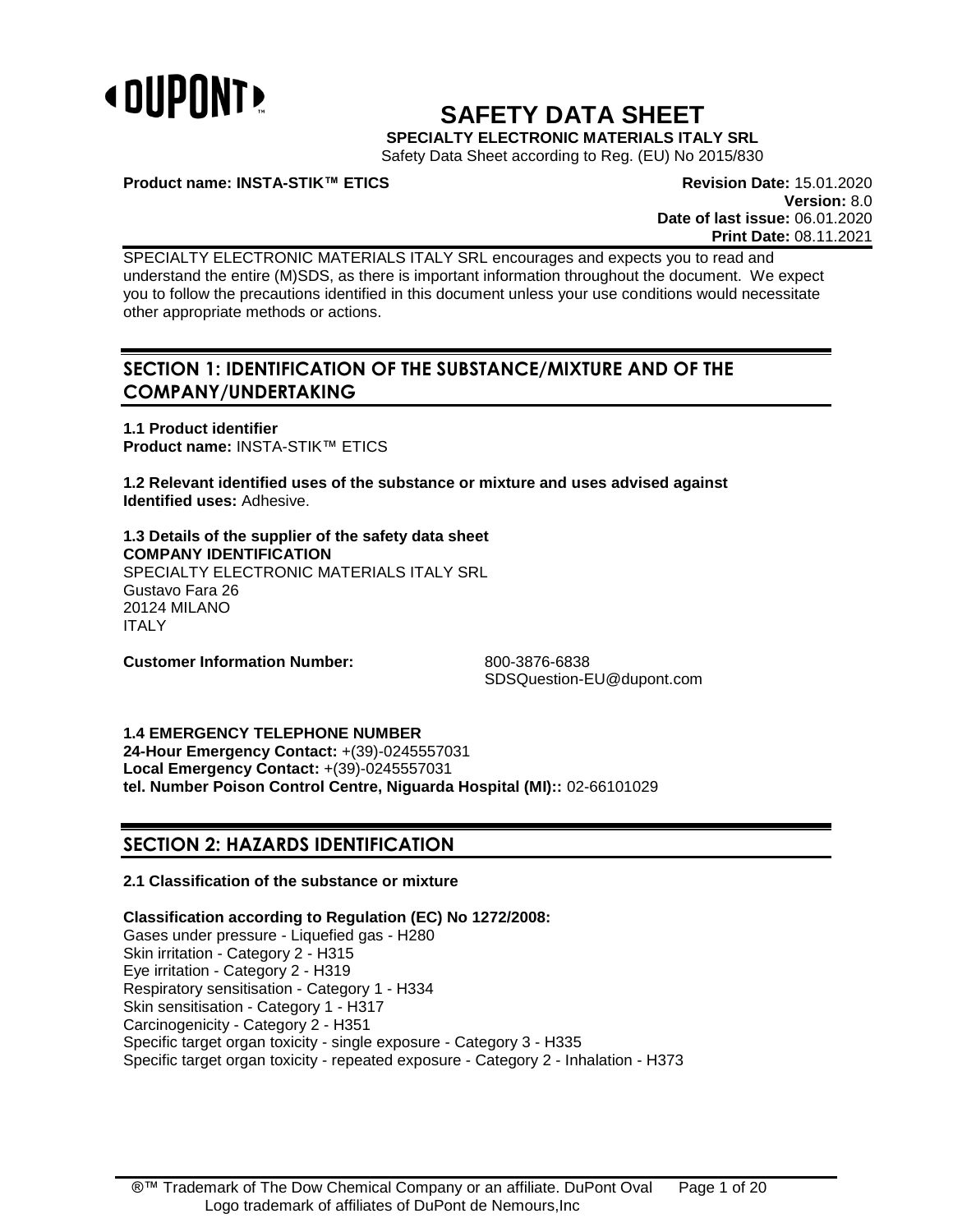For the full text of the H-Statements mentioned in this Section, see Section 16.

# **2.2 Label elements**

**Labelling according to Regulation (EC) No 1272/2008:**

**Hazard pictograms**



# **Signal word: DANGER**

## **Hazard statements**

- H280 Contains gas under pressure; may explode if heated.<br>H315 Causes skin irritation.
- Causes skin irritation.
- H317 May cause an allergic skin reaction.<br>H319 Causes serious eve irritation.
- Causes serious eye irritation.
- H334 May cause allergy or asthma symptoms or breathing difficulties if inhaled.
- H335 May cause respiratory irritation.
- H351 Suspected of causing cancer.
- H373 May cause damage to organs (Respiratory Tract) through prolonged or repeated exposure if inhaled.

# **Precautionary statements**

| Obtain special instructions before use.                                           |
|-----------------------------------------------------------------------------------|
| Do not breathe dust/ fume/ gas/ mist/ vapours/ spray.                             |
| Wash skin thoroughly after handling.                                              |
| Wear protective gloves/ protective clothing/ eye protection/ face protection.     |
| IF INHALED: Remove person to fresh air and keep comfortable for breathing. Call a |
| POISON CENTER/doctor if you feel unwell.                                          |
| IF exposed or concerned: Get medical advice/attention.                            |
|                                                                                   |

# **Supplemental information**

|                 | Contains fluorinated greenhouse gas HFO-1234ze.                                                                                                                                                                                                                                                                                                                                                                                                                                                                  |
|-----------------|------------------------------------------------------------------------------------------------------------------------------------------------------------------------------------------------------------------------------------------------------------------------------------------------------------------------------------------------------------------------------------------------------------------------------------------------------------------------------------------------------------------|
|                 | The blowing agent contained within this product can exhibit vapor flame limits under<br>the right conditions. If specific operating conditions are such that concentrations of the<br>blowing agent above the lower flammable limit can accumulate in areas with high<br>relative humidity and in the presence of high-energy electrical discharges or other<br>ignition sources, additional measures such as increased ventilation or coded electrical<br>equipment (class one, division two) may be warranted. |
| <b>Contains</b> | Polymethylenepolyphenyl polyisocyanate, polypropyleneglycol copolymer;<br>Diphenylmethane Diisocyanate, isomers and homologues; 4,4'-methylenediphenyl                                                                                                                                                                                                                                                                                                                                                           |

# **2.3 Other hazards**

This product contains no substances assessed to be PBT or vPvB at levels of 0.1% or higher.

diisocyanate; Trans-1,3,3,3,Tetrafluoropropene (HFO-1234ze)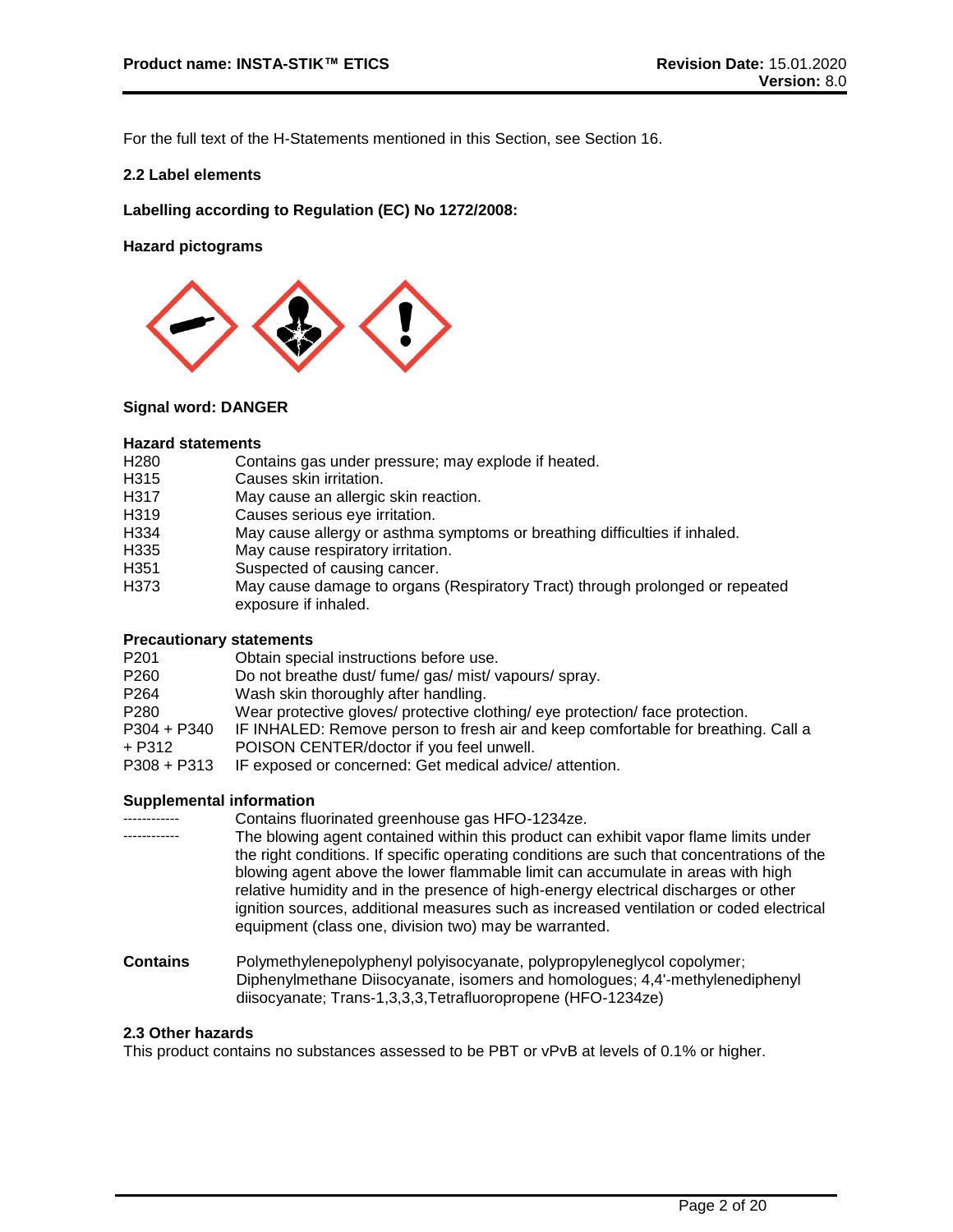# **SECTION 3: COMPOSITION/INFORMATION ON INGREDIENTS**

# **3.2 Mixtures**

This product is a mixture.

| <b>CASRN/</b><br>$EC-No. /$<br>Index-No.                                     | <b>REACH</b><br><b>Registration</b><br><b>Number</b> | <b>Concentration</b> | <b>Component</b>                                                                   | <b>Classification:</b><br><b>REGULATION (EC) No</b><br>1272/2008                                                                                                                            |
|------------------------------------------------------------------------------|------------------------------------------------------|----------------------|------------------------------------------------------------------------------------|---------------------------------------------------------------------------------------------------------------------------------------------------------------------------------------------|
|                                                                              |                                                      |                      |                                                                                    |                                                                                                                                                                                             |
| <b>CASRN</b><br>53862-89-8<br>EC-No.<br>Polymer<br>Index-No.                 |                                                      | $50,0 - 70,0 %$      | Polymethylenepoly<br>phenyl<br>polyisocyanate,<br>polypropyleneglycol<br>copolymer | Resp. Sens. - 1 - H334<br>Skin Sens. - 1 - H317                                                                                                                                             |
| <b>CASRN</b><br>9016-87-9<br>EC-No.<br>618-498-9<br>Index-No.                |                                                      | $15,0 - 25,0 %$      | Diphenylmethane<br>Diisocyanate,<br>isomers and<br>homologues                      | Acute Tox. - 4 - H332<br>Skin Irrit. - 2 - H315<br>Eye Irrit. - 2 - H319<br>Resp. Sens. - 1 - H334<br>Skin Sens. - 1 - H317<br>Carc. - 2 - H351<br>STOT SE - 3 - H335<br>STOT RE - 2 - H373 |
| <b>CASRN</b><br>29118-24-9<br>EC-No.<br>471-480-0<br>Index-No.               | 01-0000019758-54                                     | $15,0 - 25,0 %$      | Trans-<br>1,3,3,3,Tetrafluorop<br>ropene (HFO-<br>1234ze)                          | Not classified                                                                                                                                                                              |
| <b>CASRN</b><br>101-68-8<br>EC-No.<br>202-966-0<br>Index-No.<br>615-005-00-9 | 01-2119457014-47                                     | $5.0 - 10.0 \%$      | 4.4'<br>methylenediphenyl<br>diisocyanate                                          | Acute Tox. - 4 - H332<br>Skin Irrit. - 2 - H315<br>Eye Irrit. - 2 - H319<br>Resp. Sens. - 1 - H334<br>Skin Sens. - 1 - H317<br>Carc. - 2 - H351<br>STOT SE - 3 - H335<br>STOT RE - 2 - H373 |
| <b>CASRN</b><br>13674-84-5<br>EC-No.<br>237-158-7<br>Index-No.               | 01-2119486772-26                                     | $5.0 - 10.0 \%$      | Tris(1-chloro-2-<br>propyl) phosphate                                              | Acute Tox. - 4 - H302                                                                                                                                                                       |

If present in this product, any not classified components disclosed above for which no country specific OEL value(s) is(are) indicated under Section 8, are being disclosed as voluntarily disclosed components.

For the full text of the H-Statements mentioned in this Section, see Section 16.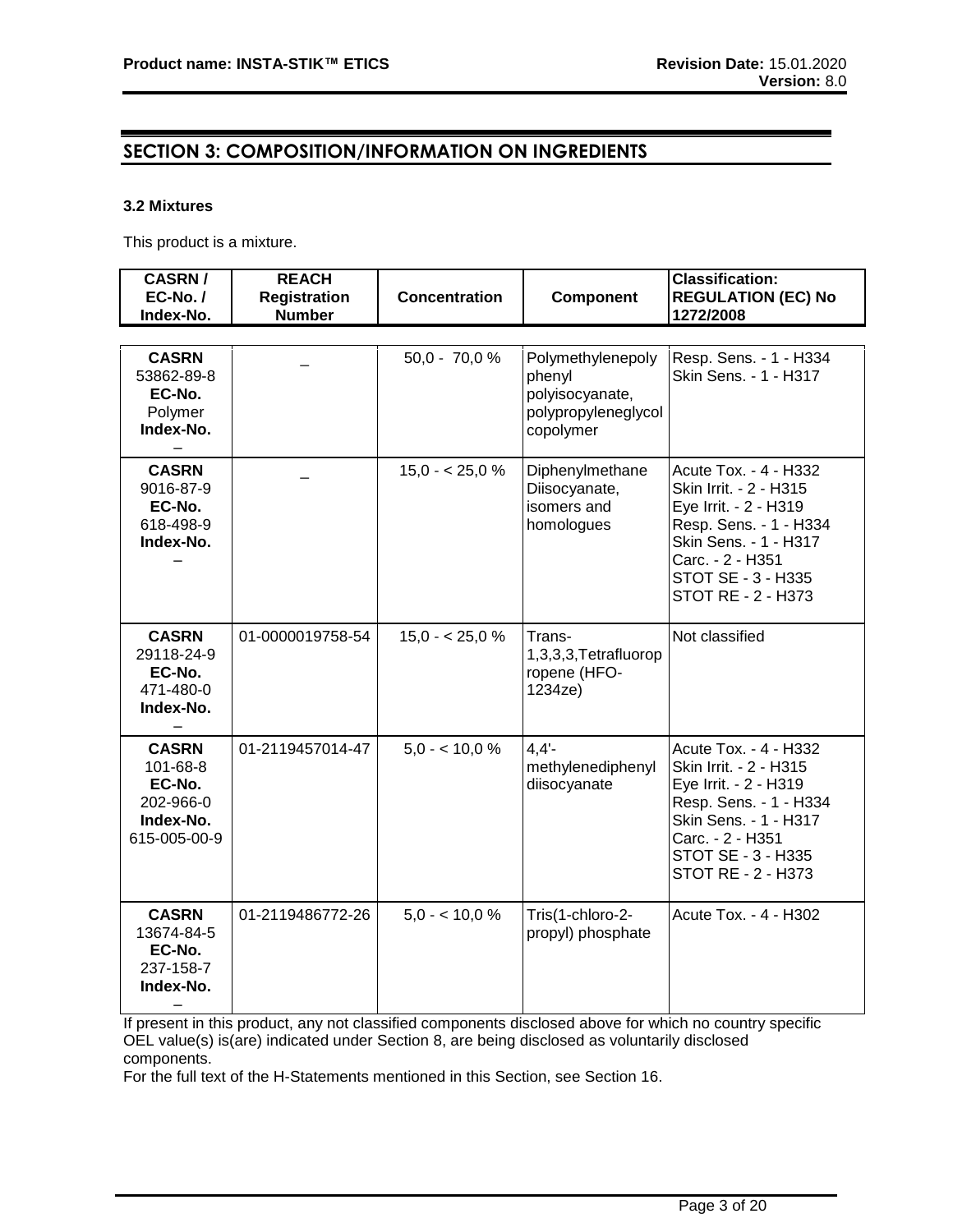*Note*

Note: CAS 101-68-8 is an MDI isomer that is part of CAS 9016-87-9.

# **SECTION 4: FIRST AID MEASURES**

# **4.1 Description of first aid measures**

# **General advice:**

First Aid responders should pay attention to self-protection and use the recommended protective clothing (chemical resistant gloves, splash protection). If potential for exposure exists refer to Section 8 for specific personal protective equipment.

**Inhalation:** Move person to fresh air. If not breathing, give artificial respiration; if by mouth to mouth use rescuer protection (pocket mask, etc). If breathing is difficult, oxygen should be administered by qualified personnel. Call a physician or transport to a medical facility.

**Skin contact:** Remove material from skin immediately by washing with soap and plenty of water. Remove contaminated clothing and shoes while washing. Seek medical attention if irritation persists. Wash clothing before reuse. An MDI skin decontamination study demonstrated that cleaning very soon after exposure is important, and that a polyglycol-based skin cleanser or corn oil may be more effective than soap and water. Discard items which cannot be decontaminated, including leather articles such as shoes, belts and watchbands. Suitable emergency safety shower facility should be available in work area.

**Eye contact:** Immediately flush eyes with water; remove contact lenses, if present, after the first 5 minutes, then continue flushing eyes for at least 15 minutes. Obtain medical attention without delay, preferably from an ophthalmologist. Suitable emergency eye wash facility should be immediately available.

**Ingestion:** If swallowed, seek medical attention. Do not induce vomiting unless directed to do so by medical personnel.

# **4.2 Most important symptoms and effects, both acute and delayed:**

Aside from the information found under Description of first aid measures (above) and Indication of immediate medical attention and special treatment needed (below), any additional important symptoms and effects are described in Section 11: Toxicology Information.

# **4.3 Indication of any immediate medical attention and special treatment needed**

**Notes to physician:** Excessive exposure may aggravate preexisting asthma and other respiratory disorders (e.g. emphysema, bronchitis, reactive airways dysfunction syndrome). Maintain adequate ventilation and oxygenation of the patient. May cause respiratory sensitization or asthma-like symptoms. Bronchodilators, expectorants and antitussives may be of help. Treat bronchospasm with inhaled beta2 agonist and oral or parenteral corticosteroids. Respiratory symptoms, including pulmonary edema, may be delayed. Persons receiving significant exposure should be observed 24-48 hours for signs of respiratory distress. If you are sensitized to diisocyanates, consult your physician regarding working with other respiratory irritants or sensitizers. Exposure may increase "myocardial irritability". Do not administer sympathomimetic drugs such as epinephrine unless absolutely necessary. Treatment of exposure should be directed at the control of symptoms and the clinical condition of the patient.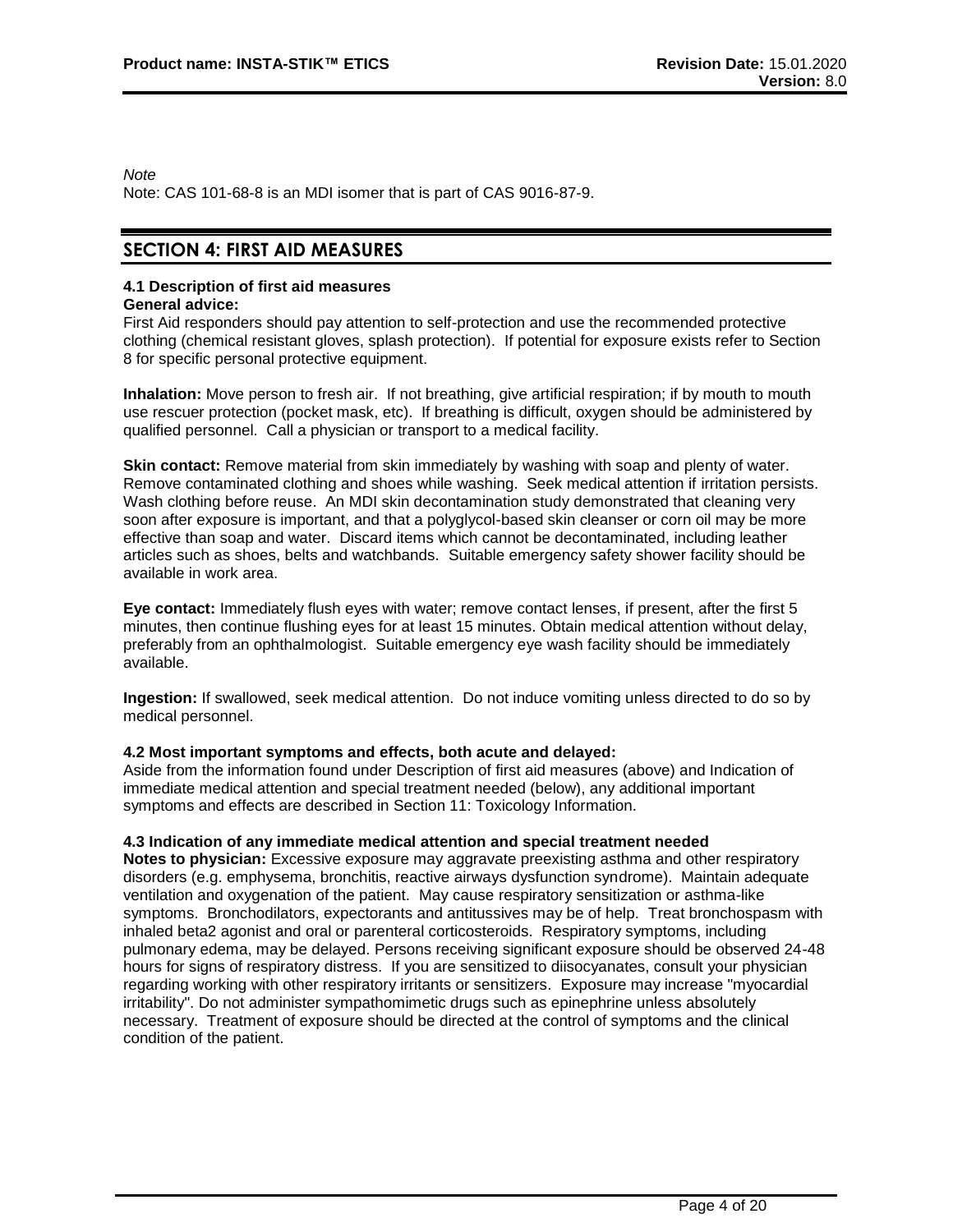# **SECTION 5: FIREFIGHTING MEASURES**

# **5.1 Extinguishing media**

**Suitable extinguishing media:** Water fog or fine spray.. Dry chemical fire extinguishers.. Carbon dioxide fire extinguishers.. Foam.. Alcohol resistant foams (ATC type) are preferred. General purpose synthetic foams (including AFFF) or protein foams may function, but will be less effective..

**Unsuitable extinguishing media:** Do not use direct water stream.. May spread fire..

## **5.2 Special hazards arising from the substance or mixture**

**Hazardous combustion products:** During a fire, smoke may contain the original material in addition to combustion products of varying composition which may be toxic and/or irritating.. Combustion products may include and are not limited to:. Nitrogen oxides.. Isocyanates.. Hydrogen fluoride.. Hydrogen halides.. Carbon dioxide..

**Unusual Fire and Explosion Hazards:** Some components of this product will burn in a fire situation.. Container may vent and/or rupture due to fire.. Vaporizes quickly at room temperature.. Dense smoke is produced when product burns..

# **5.3 Advice for firefighters**

**Fire Fighting Procedures:** Keep people away. Isolate fire and deny unnecessary entry.. Stay upwind. Keep out of low areas where gases (fumes) can accumulate.. Do not use direct water stream. May spread fire.. Fight fire from protected location or safe distance. Consider the use of unmanned hose holders or monitor nozzles.. Immediately withdraw all personnel from the area in case of rising sound from venting safety device or discoloration of the container.. Move container from fire area if this is possible without hazard.. Use water spray to cool fire-exposed containers and fire-affected zone until fire is out..

**Special protective equipment for firefighters:** Wear positive-pressure self-contained breathing apparatus (SCBA) and protective fire fighting clothing (includes fire fighting helmet, coat, trousers, boots, and gloves).. Avoid contact with this material during fire fighting operations. If contact is likely, change to full chemical resistant fire fighting clothing with selfcontained breathing apparatus. If this is not available, wear full chemical resistant clothing with self-contained breathing apparatus and fight fire from a remote location.. For protective equipment in post-fire or non-fire clean-up situations, refer to the relevant sections..

# **SECTION 6: ACCIDENTAL RELEASE MEASURES**

**6.1 Personal precautions, protective equipment and emergency procedures:** Isolate area. Keep personnel out of low areas. Keep personnel out of confined or poorly ventilated areas. Keep upwind of spill. Ventilate area of leak or spill. Keep unnecessary and unprotected personnel from entering the area. If available, use foam to smother or suppress. Confined space entry procedures must be followed before entering the area. Refer to section 7, Handling, for additional precautionary measures. See Section 10 for more specific information. Use appropriate safety equipment. For additional information, refer to Section 8, Exposure Controls and Personal Protection.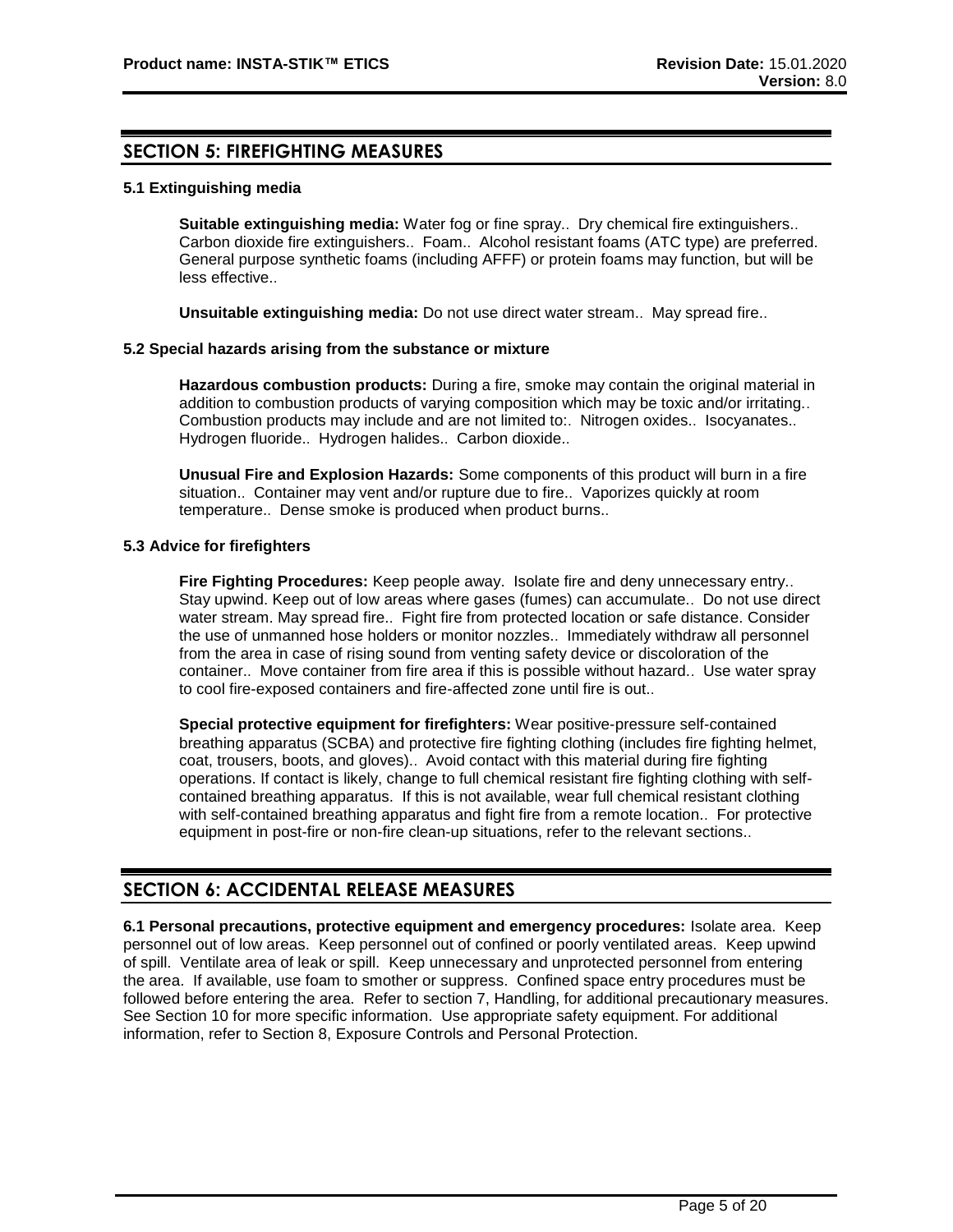**6.2 Environmental precautions:** Prevent from entering into soil, ditches, sewers, waterways and/or groundwater. See Section 12, Ecological Information.

**6.3 Methods and materials for containment and cleaning up:** Contain spilled material if possible. Absorb with materials such as: Sawdust. Dirt. Vermiculite. Sand. Clay. Cob grit. Milsorb®. Do NOT use absorbent materials such as: Cement powder (Note: may generate heat). Collect in suitable and properly labeled open containers. Do not place in sealed containers. Suitable containers include: Metal drums. Plastic drums. Polylined fiber pacs. Wash the spill site with large quantities of water. Attempt to neutralize by adding suitable decontaminant solution: Formulation 1: sodium carbonate 5 - 10%; liquid detergent 0.2 - 2%; water to make up to 100%, OR Formulation 2: concentrated ammonia solution 3 - 8%; liquid detergent 0.2 - 2%; water to make up to 100%. If ammonia is used, use good ventilation to prevent vapor exposure. Contact your supplier for clean-up assistance. See Section 13, Disposal Considerations, for additional information.

**6.4 Reference to other sections:** References to other sections, if applicable, have been provided in the previous sub-sections.

# **SECTION 7: HANDLING AND STORAGE**

**7.1 Precautions for safe handling:** Avoid contact with eyes, skin, and clothing. Avoid prolonged or repeated contact with skin. Avoid breathing vapor. Wash thoroughly after handling. Use with adequate ventilation. Keep container tightly closed. Contents under pressure. Do not puncture or incinerate container. Do not enter confined spaces unless adequately ventilated. The trans-1,3,3,3- Tetrafluoroprop-1-ene contained within this product can exhibit vapor flame limits under the right conditions. At 77°F (25°C), the lower flammable limit is approximately 5.3% by volume in air with 50% relative humidity, but it is non-flammable if humidity is not present. If specific operating conditions are such that concentrations of the trans-1,3,3,3-Tetrafluoroprop-1-ene above the lower flammable limit can accumulate in areas with high relative humidity and in the presence of high-energy electrical discharges or other ignition sources, additional measures such as increased ventilation or coded electrical equipment (class one, division two) may be warranted. See Section 8, EXPOSURE CONTROLS AND PERSONAL PROTECTION.

Spills of these organic materials on hot fibrous insulations may lead to lowering of the autoignition temperatures possibly resulting in spontaneous combustion.

**7.2 Conditions for safe storage, including any incompatibilities:** Store in a dry place. Protect from atmospheric moisture. Maintain a nitrogen atmosphere. Do not store product contaminated with water to prevent potential hazardous reaction. Avoid temperatures above 50°C (122°F) See Section 10 for more specific information. Additional storage and handling information on this product may be obtained by calling your sales or customer service contact.

| <b>Storage stability</b> |                        |
|--------------------------|------------------------|
| Storage temperature:     | <b>Storage Period:</b> |
| 5 - 30 °C                | 18 Month               |

**7.3 Specific end use(s):** See the technical data sheet on this product for further information.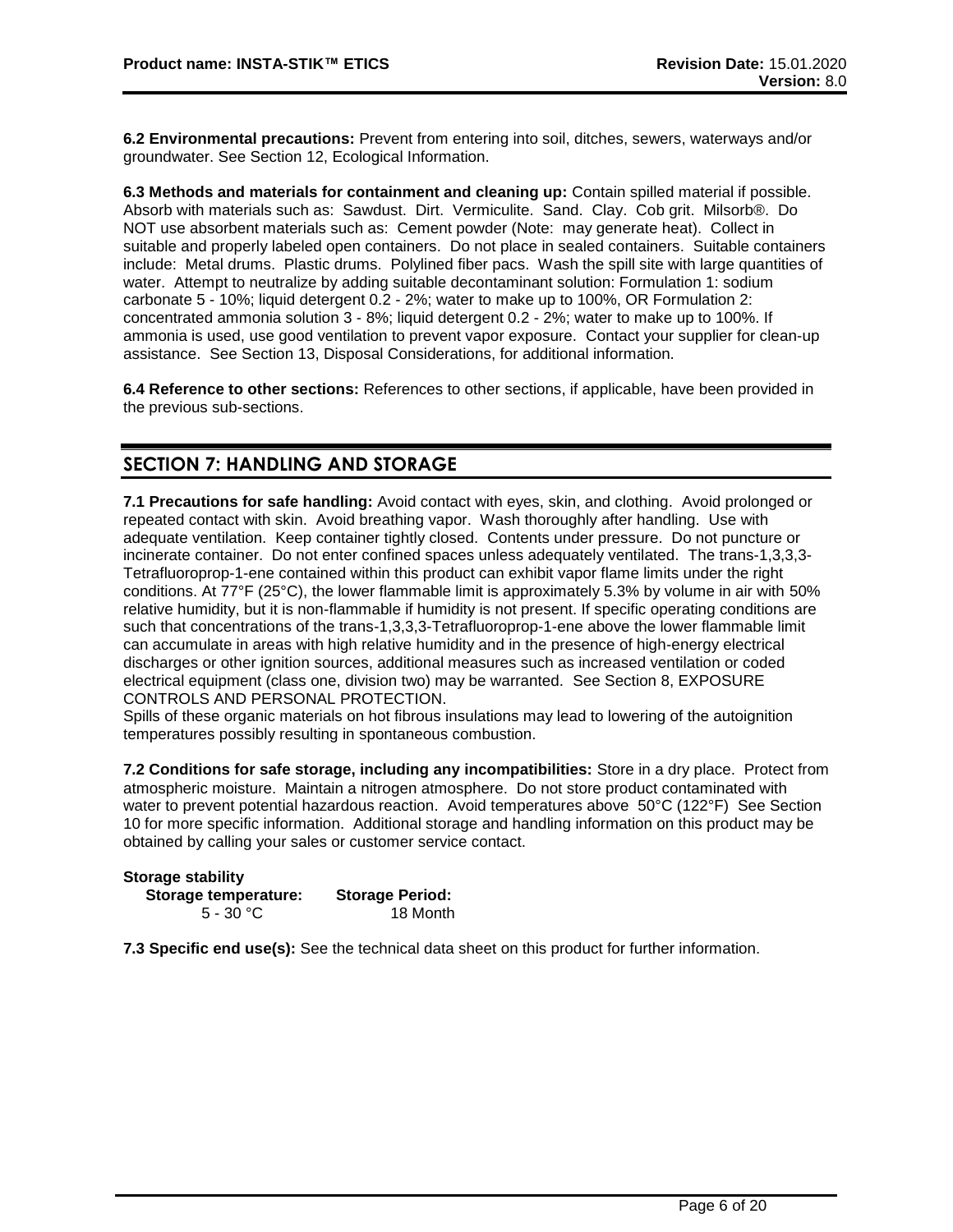# **SECTION 8: EXPOSURE CONTROLS/PERSONAL PROTECTION**

# **8.1 Control parameters**

If exposure limits exist, they are listed below. If no exposure limits are displayed, then no values are applicable.

| Component              | <b>Regulation</b> | <b>Type of listing</b>                                    | Value       |
|------------------------|-------------------|-----------------------------------------------------------|-------------|
| 4,4'-methylenediphenyl | <b>ACGIH</b>      | TWA                                                       | $0,005$ ppm |
| diisocyanate           |                   |                                                           |             |
|                        |                   | Further information: resp sens: Respiratory sensitization |             |
|                        | Dow IHG           | TWA                                                       | $0,005$ ppm |
|                        | Dow IHG           | <b>STEL</b>                                               | $0,02$ ppm  |

# **Derived No Effect Level**

4,4'-methylenediphenyl diisocyanate

#### **Workers**

| <b>Acute systemic effects</b> |                      |        | <b>Acute local effects</b> |        | Long-term systemic<br>effects |        | Long-term local effects |
|-------------------------------|----------------------|--------|----------------------------|--------|-------------------------------|--------|-------------------------|
| Dermal                        | Inhalation           | Dermal | Inhalation                 | Dermal | Inhalation                    | Dermal | Inhalation              |
| $50$ mg/kg                    | $0,1 \text{ mg/m}$ 3 | 28,7   | $0,1 \text{ mg/m}$ 3       | n.a.   | 0.05                          | n.a.   | $0,05 \,\mathrm{mg/m}$  |
| bw/day                        |                      | mg/cm2 |                            |        | ma/m3                         |        |                         |

## **Consumers**

| <b>Acute local effects</b><br><b>Acute systemic effects</b> |            |            | Long-term systemic effects |            |        | Long-term local<br>effects |      |        |            |
|-------------------------------------------------------------|------------|------------|----------------------------|------------|--------|----------------------------|------|--------|------------|
| Dermal                                                      | Inhalation | Oral       | Dermal                     | Inhalation | Dermal | Inhalation                 | Oral | Dermal | Inhalation |
| $25 \text{ mg/kg}$                                          | 0,05       | $20$ mg/kg | 17.2                       | 0.05       | n.a.   | 0.025                      | n.a. | n.a.   | 0.025      |
| bw/dav                                                      | ma/m3      | bw/dav     | ma/cm2                     | ma/m3      |        | mg/m3                      |      |        | mq/m3      |

# **Predicted No Effect Concentration**

4,4'-methylenediphenyl diisocyanate

| Compartment              | <b>PNEC</b>               |
|--------------------------|---------------------------|
| Fresh water              | $1$ mg/                   |
| Marine water             | $0,1$ mg/l                |
| Intermittent use/release | $10$ mg/                  |
| Soil                     | 1 mg/kg dry weight (d.w.) |
| Sewage treatment plant   | 1 $mg/l$                  |

# **8.2 Exposure controls**

**Engineering controls:** Use only with adequate ventilation. Local exhaust ventilation may be necessary for some operations. Provide general and/or local exhaust ventilation to control airborne levels below the exposure guidelines. Exhaust systems should be designed to move the air away from the source of vapor/aerosol generation and people working at this point. The odor and irritancy of this material are inadequate to warn of excessive exposure. Lethal concentrations may exist in areas with poor ventilation.

# **Individual protection measures**

**Eye/face protection:** Use chemical goggles. Chemical goggles should be consistent with EN 166 or equivalent.

**Skin protection**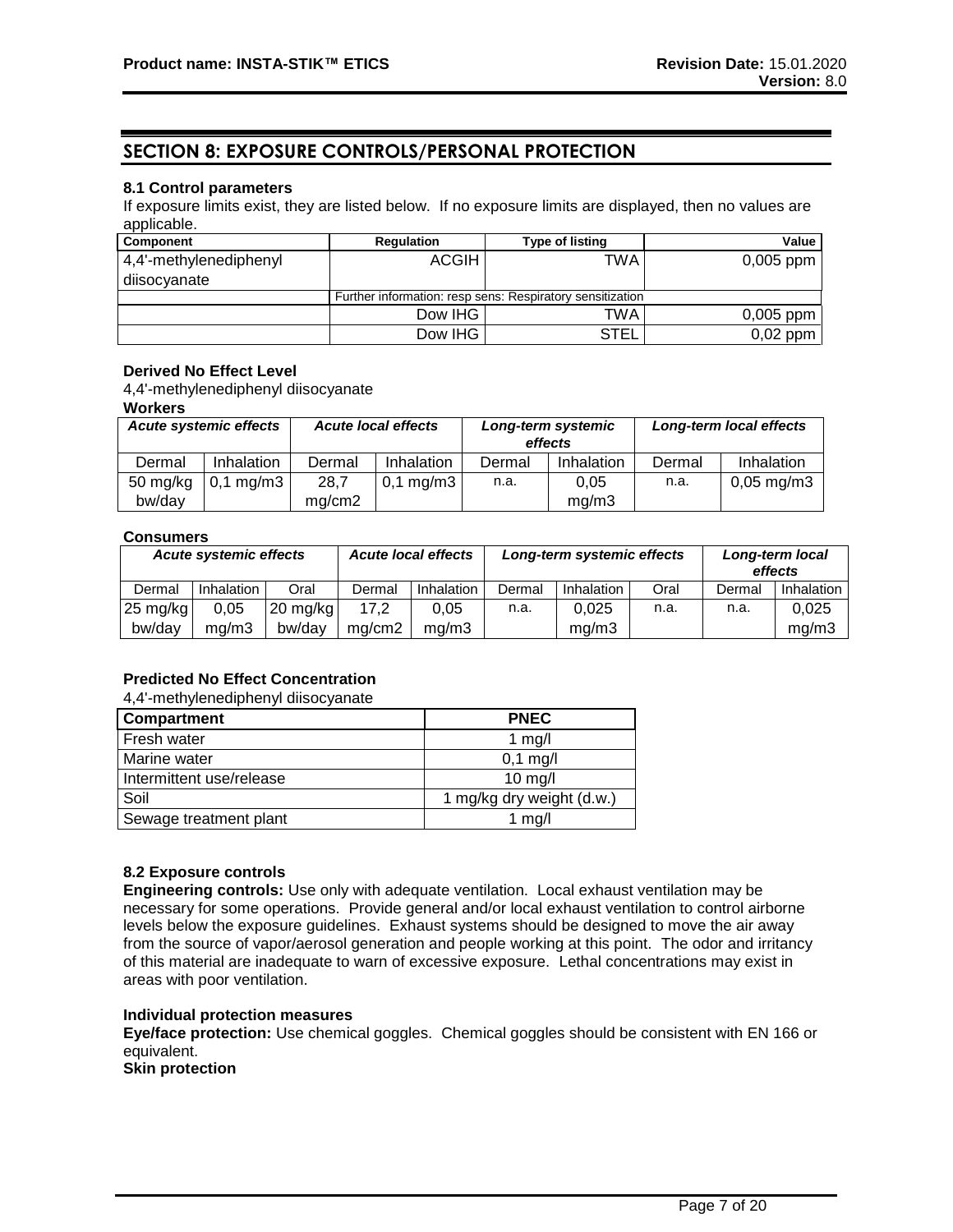**Hand protection:** Use chemical resistant gloves classified under Standard EN374: Protective gloves against chemicals and micro-organisms. Examples of preferred glove barrier materials include: Chlorinated polyethylene. Polyethylene. Ethyl vinyl alcohol laminate ("EVAL"). Viton. Examples of acceptable glove barrier materials include: Butyl rubber. Neoprene. Nitrile/butadiene rubber ("nitrile" or "NBR"). Polyvinyl chloride ("PVC" or "vinyl"). When prolonged or frequently repeated contact may occur, a glove with a protection class of 5 or higher (breakthrough time greater than 240 minutes according to EN 374) is recommended. When only brief contact is expected, a glove with a protection class of 3 or higher (breakthrough time greater than 60 minutes according to EN 374) is recommended. Glove thickness alone is not a good indicator of the level of protection a glove provides against a chemical substance as this level of protection is also highly dependent on the specific composition of the material that the glove is fabricated from. The thickness of the glove must, depending on model and type of material, generally be more than 0.35 mm to offer sufficient protection for prolonged and frequent contact with the substance. As an exception to this general rule it is known that multilayer laminate gloves may offer prolonged protection at thicknesses less than 0.35 mm. Other glove materials with a thickness of less than 0.35 mm may offer sufficient protection when only brief contact is expected. NOTICE: The selection of a specific glove for a particular application and duration of use in a workplace should also take into account all relevant workplace factors such as, but not limited to: Other chemicals which may be handled, physical requirements (cut/puncture protection, dexterity, thermal protection), potential body reactions to glove materials, as well as the instructions/specifications provided by the glove supplier.

**Other protection:** Use protective clothing chemically resistant to this material. Selection of specific items such as face shield, boots, apron, or full body suit will depend on the task.

**Respiratory protection:** Atmospheric levels should be maintained below the exposure guideline. When atmospheric levels may exceed the exposure guideline, use an approved air-purifying respirator equipped with an organic vapor sorbent and a particle filter. For situations where the atmospheric levels may exceed the level for which an air-purifying respirator is effective, use a positive-pressure air-supplying respirator (air line or self-contained breathing apparatus). For emergency response or for situations where the atmospheric level is unknown, use an approved positive-pressure selfcontained breathing apparatus or positive-pressure air line with auxiliary self-contained air supply. In confined or poorly ventilated areas, use an approved self-contained breathing apparatus or positive pressure air line with auxiliary self-contained air supply.

Use the following CE approved air-purifying respirator: Organic vapor cartridge with a particulate prefilter, type AP2 (meeting standard EN 14387).

# **Environmental exposure controls**

See SECTION 7: Handling and storage and SECTION 13: Disposal considerations for measures to prevent excessive environmental exposure during use and waste disposal.

# **SECTION 9: PHYSICAL AND CHEMICAL PROPERTIES**

| Appearance                 | 9.1 Information on basic physical and chemical properties                                 |
|----------------------------|-------------------------------------------------------------------------------------------|
| <b>Physical state</b>      | Liguid.                                                                                   |
| Color                      | Gray                                                                                      |
| Odor                       | Musty                                                                                     |
| <b>Odor Threshold</b>      | 0,4 ppm Based on Literature for MDI. Odor is inadequate<br>warning of excessive exposure. |
| pH                         | Not applicable                                                                            |
| <b>Melting point/range</b> | No test data available                                                                    |
| <b>Freezing point</b>      | No test data available                                                                    |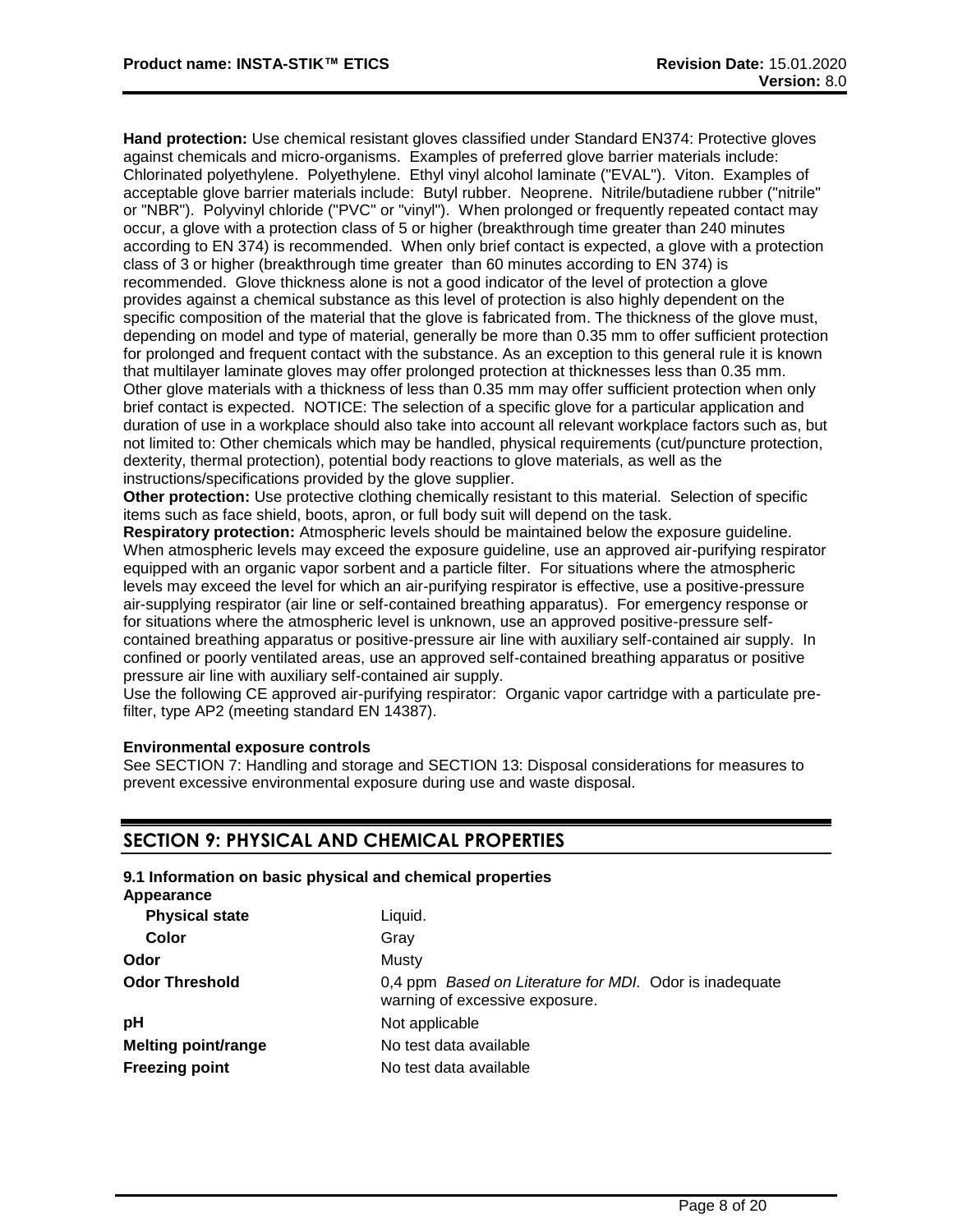| Boiling point (760 mmHg)                          | Not applicable                      |
|---------------------------------------------------|-------------------------------------|
| <b>Flash point</b>                                | closed cup No test data available   |
| <b>Evaporation Rate (Butyl Acetate</b><br>$= 1$   | No test data available              |
| Flammability (solid, gas)                         | Not Applicable                      |
| <b>Lower explosion limit</b>                      | No test data available              |
| <b>Upper explosion limit</b>                      | No test data available              |
| <b>Vapor Pressure</b>                             | Container is under pressure.        |
| <b>Relative Vapor Density (air = 1)</b>           | No test data available              |
| Relative Density (water $= 1$ )                   | 1,1 - 1,2 at 25 °C / 25 °C Supplier |
| <b>Water solubility</b>                           | insoluble                           |
| <b>Partition coefficient: n-</b><br>octanol/water | No data available                   |
| <b>Auto-ignition temperature</b>                  | No test data available              |
| <b>Decomposition temperature</b>                  | No test data available              |
| <b>Kinematic Viscosity</b>                        | Not applicable                      |
| <b>Explosive properties</b>                       | Not explosive                       |
| <b>Oxidizing properties</b>                       | N٥                                  |
| 9.2 Other information                             |                                     |
| <b>Molecular weight</b>                           | Not applicable                      |

NOTE: The physical data presented above are typical values and should not be construed as a specification.

# **SECTION 10: STABILITY AND REACTIVITY**

**10.1 Reactivity:** No data available

**10.2 Chemical stability:** Stable under recommended storage conditions. See Storage, Section 7. Unstable at elevated temperatures.

**10.3 Possibility of hazardous reactions:** Can occur. Elevated temperatures can cause hazardous polymerization.

**10.4 Conditions to avoid:** Avoid temperatures above 50°C (122°F) Elevated temperatures can cause container to vent and/or rupture. Exposure to elevated temperatures can cause product to decompose.

**10.5 Incompatible materials:** Avoid contact with: Acids. Alcohols. Amines. Ammonia. Bases. Metal compounds. Strong oxidizers. Products based on diisocyanates like TDI and MDI react with many materials to release heat. The reaction rate increases with temperature as well as with increased contact; these reactions can become violent. Contact is increased by stirring or if the other material acts as a solvent. Products based on diisocyanates such as TDI and MDI are not soluble in water and will sink to the bottom, but react slowly at the interface. The reaction forms carbon dioxide gas and a layer of solid polyurea. Reaction with water will generate carbon dioxide and heat.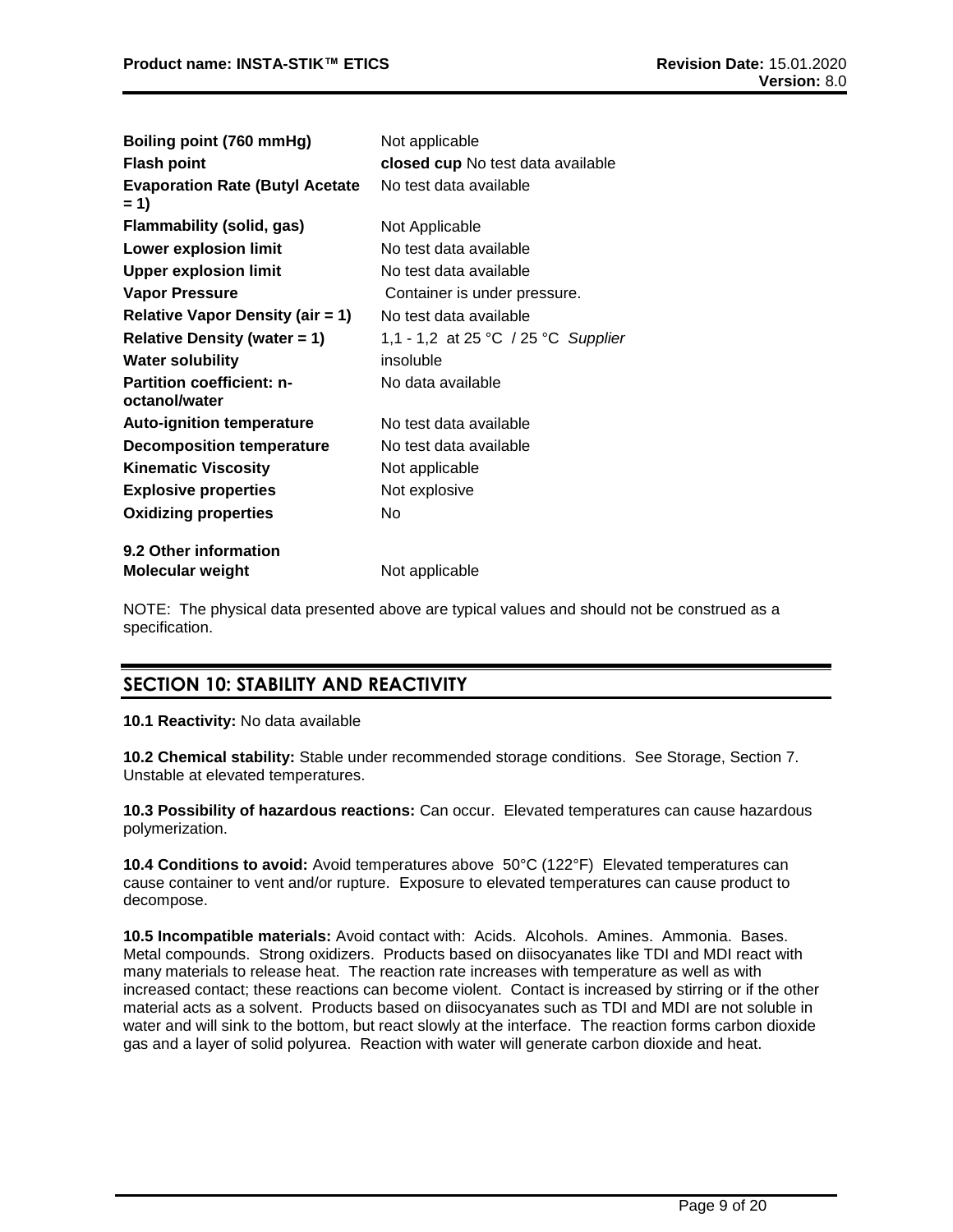**10.6 Hazardous decomposition products:** Decomposition products depend upon temperature, air supply and the presence of other materials.. Toxic gases are released during decomposition..

# **SECTION 11: TOXICOLOGICAL INFORMATION**

*Toxicological information appears in this section when such data is available.*

#### **11.1 Information on toxicological effects Acute toxicity**

# **Acute oral toxicity**

Low toxicity if swallowed. Small amounts swallowed incidentally as a result of normal handling operations are not likely to cause injury; however, swallowing larger amounts may cause injury. Observations in animals include: Gastrointestinal irritation.

As product: Single dose oral LD50 has not been determined.

Based on information for component(s): LD50, Rat, > 2 000 mg/kg Estimated.

## **Acute dermal toxicity**

Prolonged skin contact is unlikely to result in absorption of harmful amounts.

As product: The dermal LD50 has not been determined.

Based on information for component(s): LD50, Rabbit, > 2 000 mg/kg Estimated.

# **Acute inhalation toxicity**

In confined or poorly ventilated areas, vapor can easily accumulate and can cause unconsciousness and death due to displacement of oxygen. Excessive exposure may cause irritation to upper respiratory tract (nose and throat) and lungs. May cause pulmonary edema (fluid in the lungs.) Effects may be delayed. Symptoms of excessive exposure may be anesthetic or narcotic effects; dizziness and drowsiness may be observed. Excessive exposure may increase sensitivity to epinephrine and increase myocardial irritability (irregular heartbeats). Decreased lung function has been associated with overexposure to isocyanates. As product: The LC50 has not been determined.

#### **Skin corrosion/irritation**

Prolonged contact may cause moderate skin irritation with local redness. Material may stick to skin causing irritation upon removal. May stain skin.

# **Serious eye damage/eye irritation**

May cause moderate eye irritation. May cause slight temporary corneal injury.

# **Sensitization**

Skin contact may cause an allergic skin reaction.

Animal studies have shown that skin contact with isocyanates may play a role in respiratory sensitization.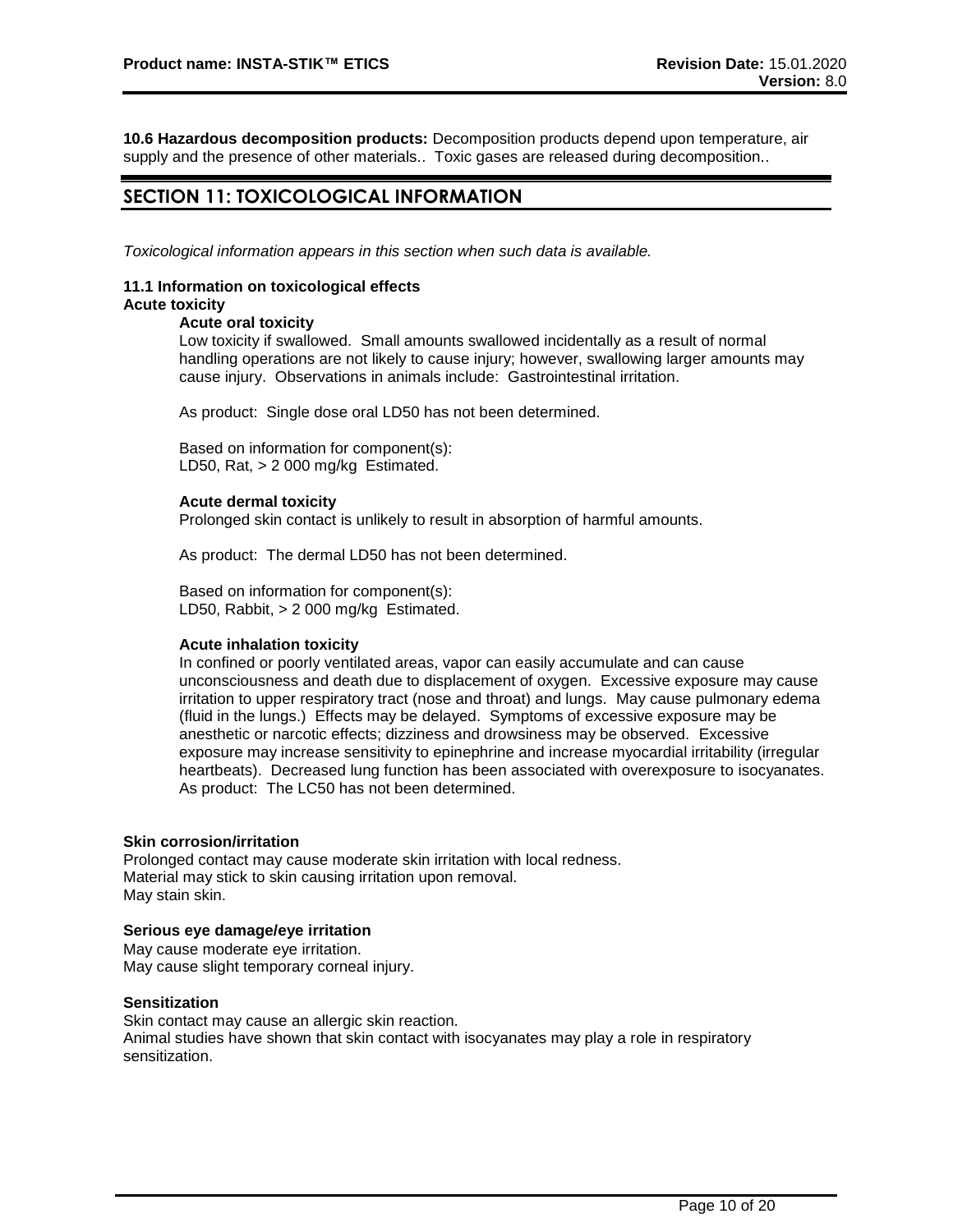May cause allergic respiratory reaction.

MDI concentrations below the exposure guidelines may cause allergic respiratory reactions in individuals already sensitized.

Asthma-like symptoms may include coughing, difficult breathing and a feeling of tightness in the chest. Occasionally, breathing difficulties may be life threatening.

# **Specific Target Organ Systemic Toxicity (Single Exposure)**

Contains component(s) which are classified as specific target organ toxicant, single exposure, category 3.

## **Specific Target Organ Systemic Toxicity (Repeated Exposure)**

Tissue injury in the upper respiratory tract and lungs has been observed in laboratory animals after repeated excessive exposures to MDI/polymeric MDI aerosols.

## **Carcinogenicity**

Lung tumors have been observed in laboratory animals exposed to respirable aerosol droplets of MDI/Polymeric MDI (6 mg/m3) for their lifetime. Tumors occurred concurrently with respiratory irritation and lung injury. Current exposure guidelines are expected to protect against these effects reported for MDI.

## **Teratogenicity**

In laboratory animals, MDI/polymeric MDI did not cause birth defects; other fetal effects occurred only at high doses which were toxic to the mother.

# **Reproductive toxicity**

No relevant data found.

#### **Mutagenicity**

In vitro genetic toxicity studies were negative for component(s) tested. Genetic toxicity data on MDI are inconclusive. MDI was weakly positive in some in vitro studies; other in vitro studies were negative. Animal mutagenicity studies were predominantly negative.

#### **Aspiration Hazard**

Based on physical properties, not likely to be an aspiration hazard.

# **COMPONENTS INFLUENCING TOXICOLOGY:**

# **Polymethylenepolyphenyl polyisocyanate, polypropyleneglycol copolymer**

#### **Acute inhalation toxicity**

At room temperature, vapors are minimal due to low volatility. However, certain operations may generate vapor or mist concentrations sufficient to cause respiratory irritation and other adverse effects. Such operations include those in which the material is heated, sprayed or otherwise mechanically dispersed such as drumming, venting or pumping. Excessive exposure may cause irritation to upper respiratory tract (nose and throat) and lungs. May cause pulmonary edema (fluid in the lungs.) Effects may be delayed. Decreased lung function has been associated with overexposure to isocyanates.

The LC50 has not been determined.

#### **Diphenylmethane Diisocyanate, isomers and homologues**

**Acute inhalation toxicity** LC50, Rat, 4 Hour, dust/mist, 0,49 mg/l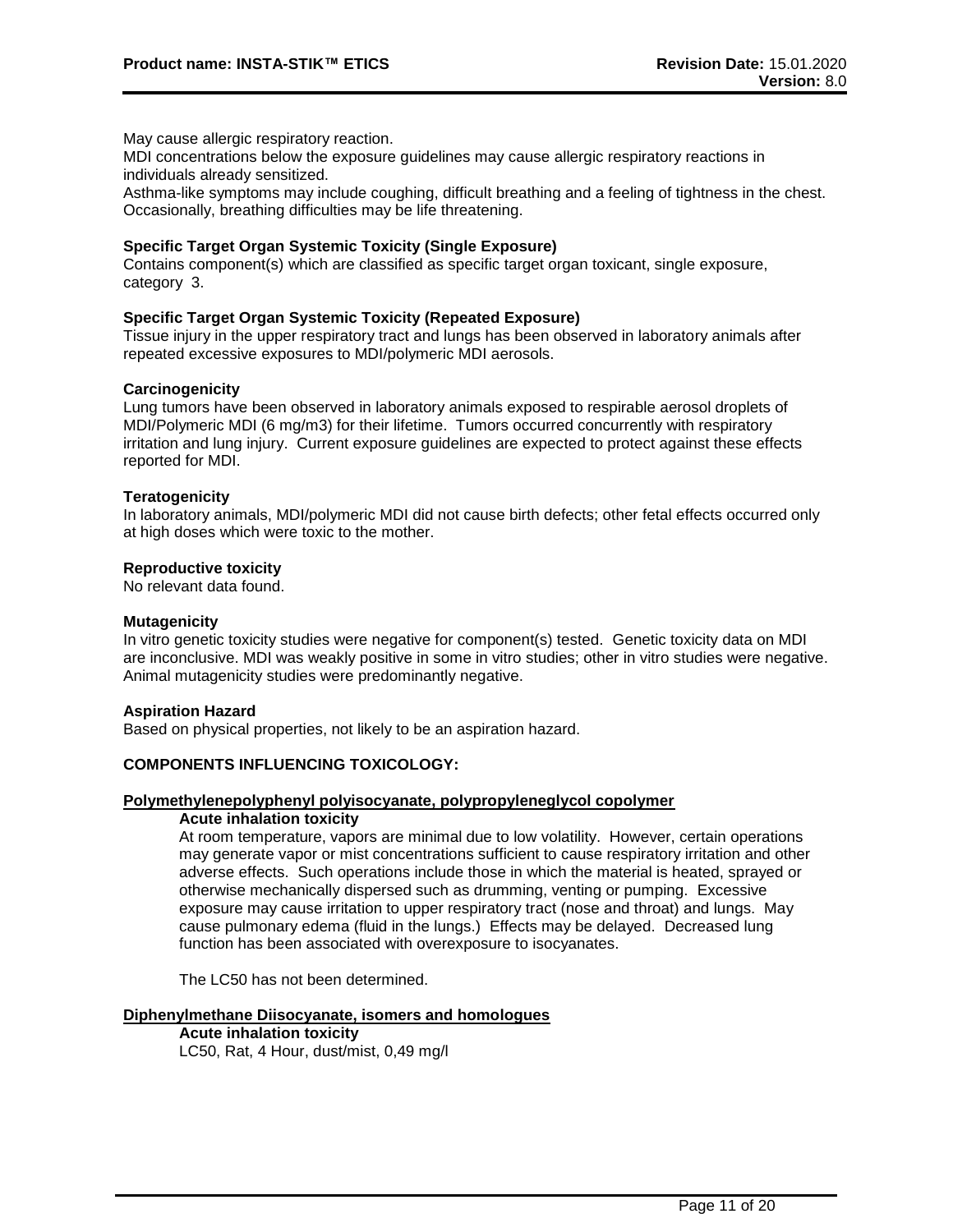For similar material(s): 4,4'-Methylenediphenyl diisocyanate (CAS 101-68-8). LC50, Rat, 1 Hour, Aerosol, 2,24 mg/l

For similar material(s): 2,4'-Diphenylmethane diisocyanate (CAS 5873-54-1). LC50, Rat, 4 Hour, Aerosol, 0,387 mg/l

# **Trans-1,3,3,3,Tetrafluoropropene (HFO-1234ze)**

## **Acute inhalation toxicity**

Prolonged excessive exposure may cause adverse effects. In confined or poorly ventilated areas, vapor can easily accumulate and can cause unconsciousness and death due to displacement of oxygen. May cause respiratory irritation and central nervous system depression. Symptoms may include headache, dizziness and drowsiness, progressing to incoordination and unconsciousness. Symptoms of excessive exposure may be anesthetic or narcotic effects; dizziness and drowsiness may be observed. Excessive exposure may increase sensitivity to epinephrine and increase myocardial irritability (irregular heartbeats).

LC50, Rat, 4 Hour, vapour, > 207000 ppm

#### **4,4'-methylenediphenyl diisocyanate**

**Acute inhalation toxicity** LC50, Rat, 1 Hour, dust/mist, 2,24 mg/l

## **Tris(1-chloro-2-propyl) phosphate**

**Acute inhalation toxicity**

No deaths occurred at this concentration. LC50, Rat, 4 Hour, dust/mist, > 7 mg/l

# **SECTION 12: ECOLOGICAL INFORMATION**

*Ecotoxicological information appears in this section when such data is available.*

# **12.1 Toxicity**

# **Polymethylenepolyphenyl polyisocyanate, polypropyleneglycol copolymer**

#### **Acute toxicity to fish**

Not expected to be acutely toxic to aquatic organisms.

# **Diphenylmethane Diisocyanate, isomers and homologues**

#### **Acute toxicity to fish**

The measured ecotoxicity is that of the hydrolyzed product, generally under conditions maximizing production of soluble species.

Material is not classified as dangerous to aquatic organisms (LC50/EC50/IC50/LL50/EL50 greater than 100 mg/L in most sensitive species).

Based on information for a similar material:

LC50, Danio rerio (zebra fish), static test, 96 Hour, > 1 000 mg/l, OECD Test Guideline 203 or **Equivalent** 

# **Acute toxicity to aquatic invertebrates**

Based on information for a similar material: EC50, Daphnia magna (Water flea), static test, 24 Hour, > 1 000 mg/l, OECD Test Guideline 202 or Equivalent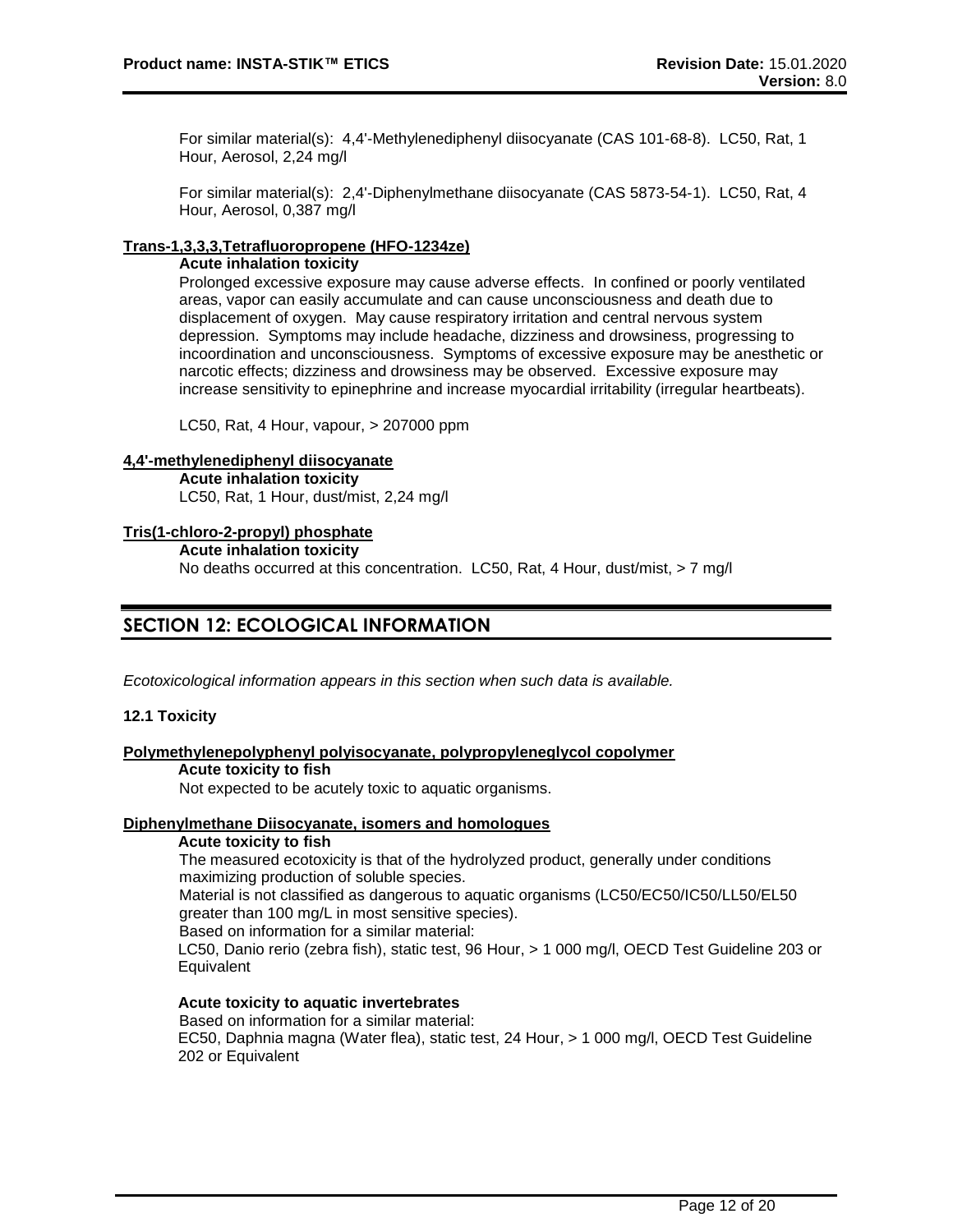# **Acute toxicity to algae/aquatic plants**

Based on information for a similar material: NOEC, Desmodesmus subspicatus (green algae), static test, 72 Hour, Growth rate inhibition, 1 640 mg/l, OECD Test Guideline 201 or Equivalent

#### **Toxicity to bacteria**

Based on information for a similar material: EC50, activated sludge, static test, 3 Hour, Respiration rates., > 100 mg/l

#### **Toxicity to soil-dwelling organisms**

EC50, Eisenia fetida (earthworms), Based on information for a similar material:, 14 d, > 1 000 mg/kg

## **Toxicity to terrestrial plants**

EC50, Avena sativa (oats), Growth inhibition, 1 000 mg/l EC50, Lactuca sativa (lettuce), Growth inhibition, 1 000 mg/l

# **Trans-1,3,3,3,Tetrafluoropropene (HFO-1234ze)**

**Acute toxicity to fish** Material is not classified as dangerous to aquatic organisms (LC50/EC50/IC50/LL50/EL50 greater than 100 mg/L in most sensitive species). NOEC, Cyprinus carpio (Carp), Static, 96 Hour, > 117 mg/l

## **Acute toxicity to aquatic invertebrates**

EC50, Daphnia magna (Water flea), Static, 48 Hour, > 160 mg/l

# **Acute toxicity to algae/aquatic plants**

NOEC, Algae, 72 Hour, Other, > 170 mg/l

# **4,4'-methylenediphenyl diisocyanate**

#### **Acute toxicity to fish**

The measured ecotoxicity is that of the hydrolyzed product, generally under conditions maximizing production of soluble species. Material is not classified as dangerous to aquatic organisms (LC50/EC50/IC50/LL50/EL50

greater than 100 mg/L in most sensitive species).

Based on information for a similar material:

LC50, Danio rerio (zebra fish), static test, 96 Hour, > 1 000 mg/l, OECD Test Guideline 203 or **Equivalent** 

# **Acute toxicity to aquatic invertebrates**

Based on information for a similar material: EC50, Daphnia magna (Water flea), static test, 24 Hour, > 1 000 mg/l, OECD Test Guideline 202 or Equivalent

#### **Acute toxicity to algae/aquatic plants**

Based on information for a similar material: NOEC, Desmodesmus subspicatus (green algae), static test, 72 Hour, Growth rate inhibition, 1 640 mg/l, OECD Test Guideline 201 or Equivalent

#### **Toxicity to bacteria**

Based on information for a similar material: EC50, activated sludge, static test, 3 Hour, Respiration rates., > 100 mg/l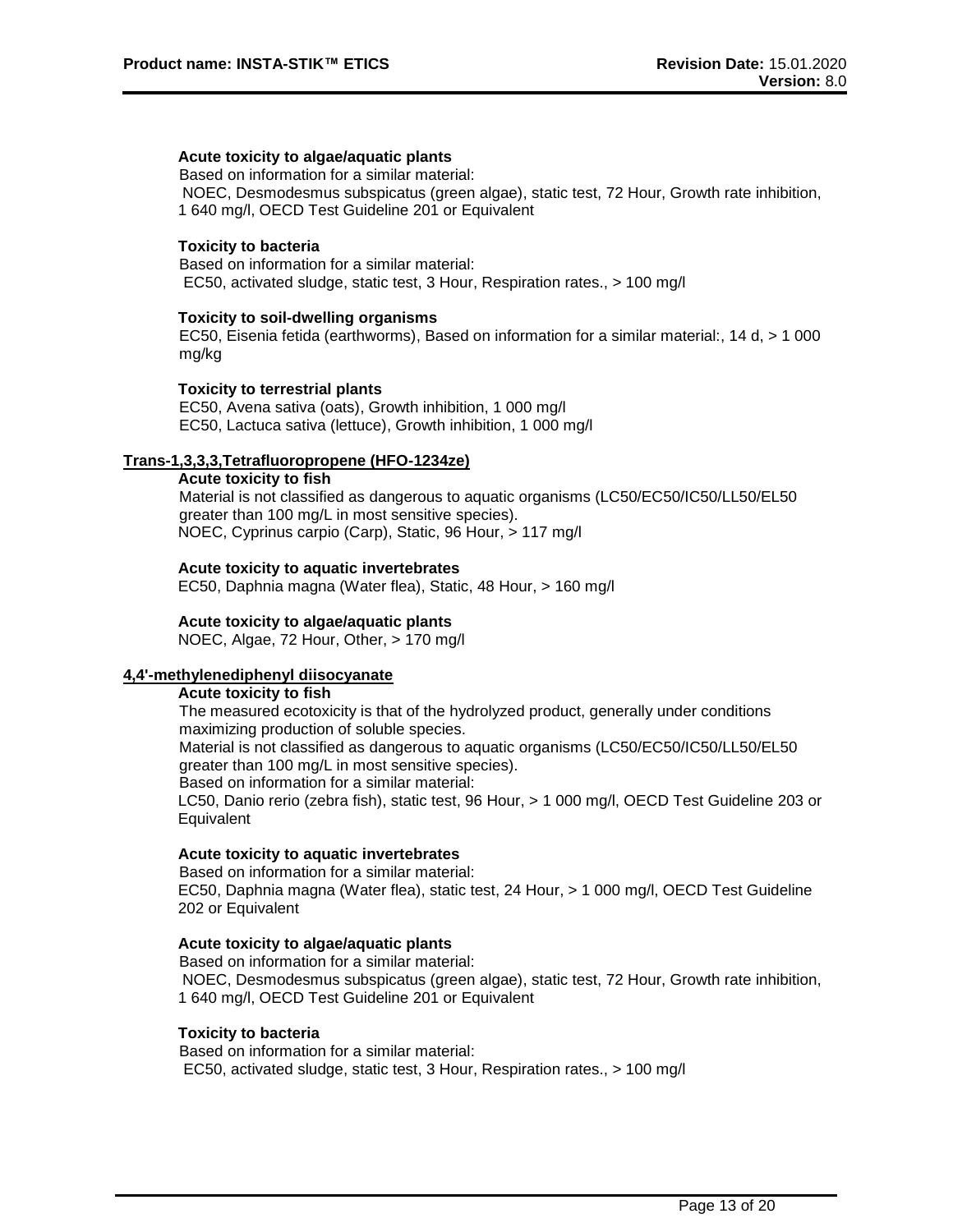## **Toxicity to soil-dwelling organisms**

EC50, Eisenia fetida (earthworms), Based on information for a similar material:, 14 d, > 1 000 mg/kg

# **Toxicity to terrestrial plants**

EC50, Avena sativa (oats), Growth inhibition, 1 000 mg/l EC50, Lactuca sativa (lettuce), Growth inhibition, 1 000 mg/l

# **Tris(1-chloro-2-propyl) phosphate**

#### **Acute toxicity to fish**

Material is harmful to aquatic organisms (LC50/EC50/IC50 between 10 and 100 mg/L in the most sensitive species). LC50, Lepomis macrochirus (Bluegill sunfish), static test, 96 Hour, 84 mg/l, OECD Test Guideline 203 or Equivalent

## **Acute toxicity to aquatic invertebrates**

EC50, Daphnia magna (Water flea), 48 Hour, 131 mg/l

## **Acute toxicity to algae/aquatic plants**

ErC50, Pseudokirchneriella subcapitata (green algae), static test, 96 Hour, Growth rate inhibition, 82 mg/l, OECD Test Guideline 201 or Equivalent

## **Toxicity to bacteria**

EC50, activated sludge, Respiration inhibition, 3 Hour, 784 mg/l, OECD 209 Test

## **Chronic toxicity to aquatic invertebrates**

NOEC, Daphnia magna (Water flea), semi-static test, 21 d, number of offspring, 32 mg/l

# **12.2 Persistence and degradability**

# **Polymethylenepolyphenyl polyisocyanate, polypropyleneglycol copolymer**

**Biodegradability:** Expected to degrade slowly in the environment.

# **Diphenylmethane Diisocyanate, isomers and homologues**

**Biodegradability:** In the aquatic and terrestrial environment, material reacts with water forming predominantly insoluble polyureas which appear to be stable. In the atmospheric environment, material is expected to have a short tropospheric half-life, based on calculations and by analogy with related diisocyanates. 10-day Window: Not applicable

# **Biodegradation:** 0 %

# **Exposure time:** 28 d

**Method:** OECD Test Guideline 302C or Equivalent

# **Trans-1,3,3,3,Tetrafluoropropene (HFO-1234ze)**

**Biodegradability:** Based on stringent OECD test guidelines, this material cannot be considered as readily biodegradable; however, these results do not necessarily mean that the material is not biodegradable under environmental conditions.

# **4,4'-methylenediphenyl diisocyanate**

**Biodegradability:** In the aquatic and terrestrial environment, material reacts with water forming predominantly insoluble polyureas which appear to be stable. In the atmospheric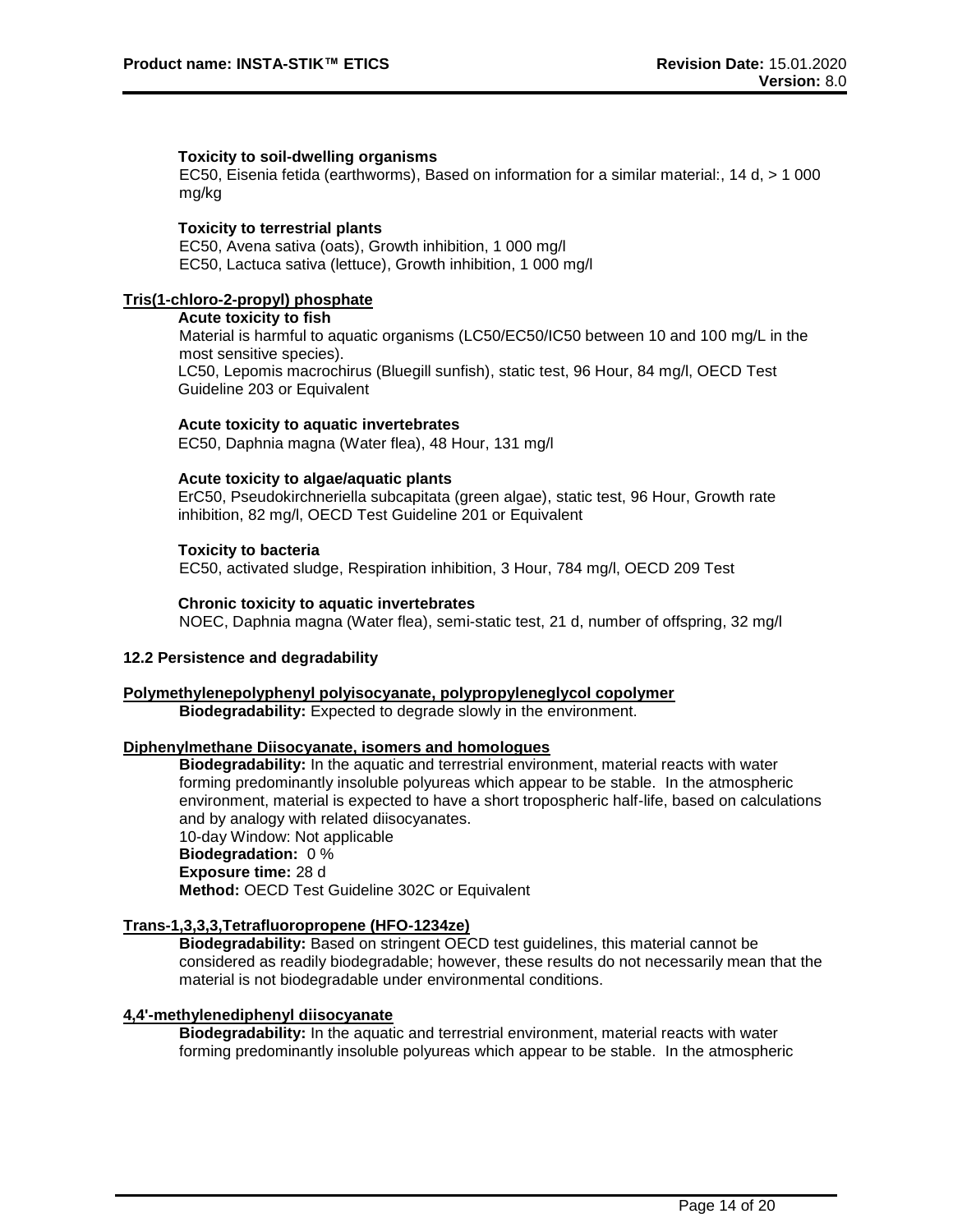environment, material is expected to have a short tropospheric half-life, based on calculations and by analogy with related diisocyanates. 10-day Window: Not applicable **Biodegradation:** 0 % **Exposure time:** 28 d **Method:** OECD Test Guideline 302C or Equivalent

# **Tris(1-chloro-2-propyl) phosphate**

**Biodegradability:** Material is expected to biodegrade very slowly (in the environment). Fails to pass OECD/EEC tests for ready biodegradability. Material is ultimately biodegradable (reaches > 70% mineralization in OECD test(s) for inherent biodegradability). 10-day Window: Fail **Biodegradation:** 14 % **Exposure time:** 28 d **Method:** OECD Test Guideline 301E or Equivalent 10-day Window: Not applicable **Biodegradation:** 95 % **Exposure time:** 64 d **Method:** OECD Test Guideline 302A or Equivalent

# **12.3 Bioaccumulative potential**

**Bioaccumulation:** No data available.

## **12.4 Mobility in soil**

#### **Polymethylenepolyphenyl polyisocyanate, polypropyleneglycol copolymer**

In the aquatic and terrestrial environment, movement is expected to be limited by its reaction with water forming predominantly insoluble polyureas.

#### **Diphenylmethane Diisocyanate, isomers and homologues**

In the aquatic and terrestrial environment, movement is expected to be limited by its reaction with water forming predominantly insoluble polyureas.

#### **Trans-1,3,3,3,Tetrafluoropropene (HFO-1234ze)**

Potential for mobility in soil is medium (Koc between 150 and 500). **Partition coefficient (Koc):** 180 Estimated.

#### **4,4'-methylenediphenyl diisocyanate**

In the aquatic and terrestrial environment, movement is expected to be limited by its reaction with water forming predominantly insoluble polyureas.

## **Tris(1-chloro-2-propyl) phosphate**

Potential for mobility in soil is slight (Koc between 2000 and 5000). **Partition coefficient (Koc):** 1300 Estimated.

# **12.5 Results of PBT and vPvB assessment**

# **Polymethylenepolyphenyl polyisocyanate, polypropyleneglycol copolymer**

This substance has not been assessed for persistence, bioaccumulation and toxicity (PBT).

#### **Diphenylmethane Diisocyanate, isomers and homologues**

This substance is not considered to be persistent, bioaccumulating and toxic (PBT).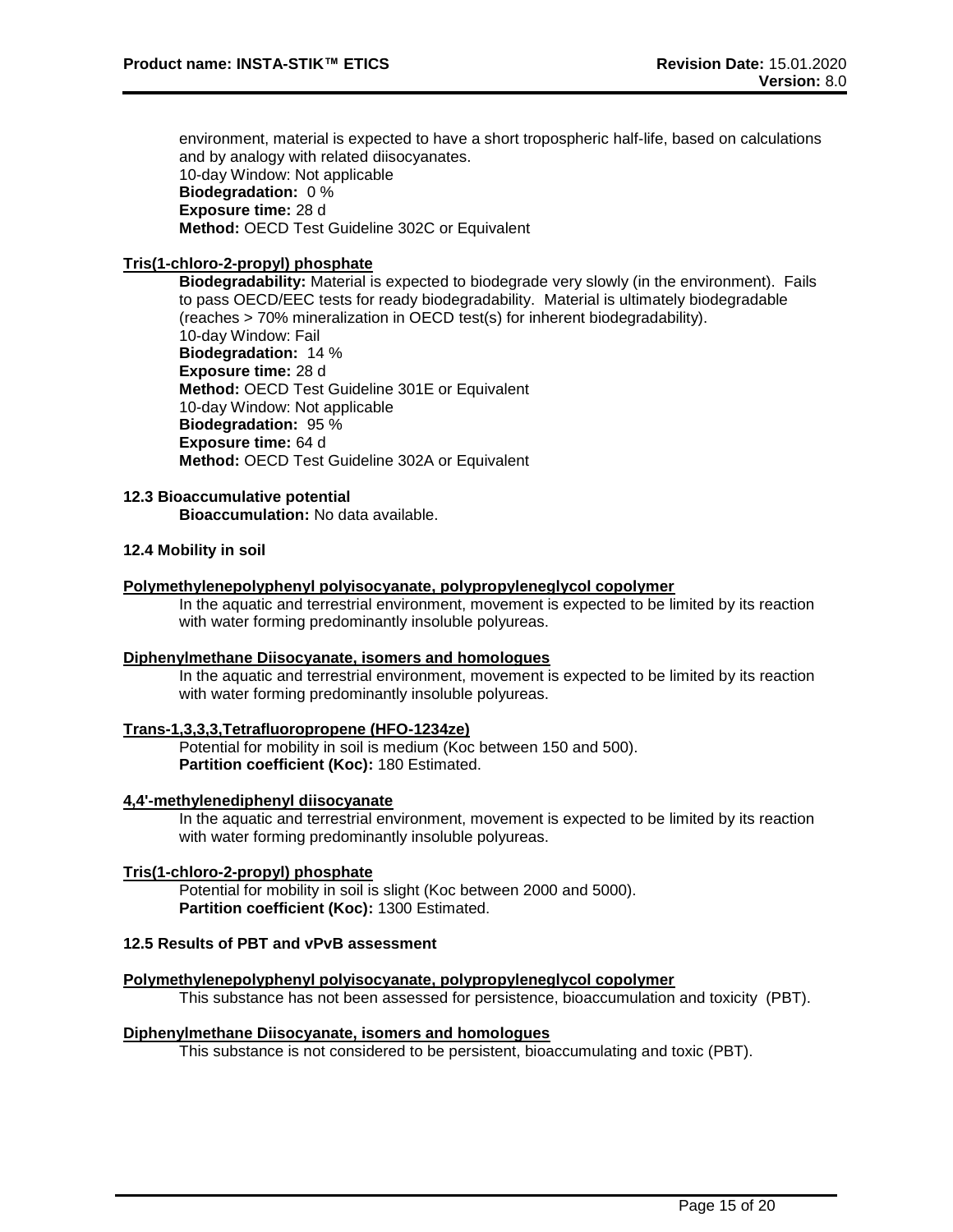# **Trans-1,3,3,3,Tetrafluoropropene (HFO-1234ze)**

This substance has not been assessed for persistence, bioaccumulation and toxicity (PBT).

## **4,4'-methylenediphenyl diisocyanate**

This substance is not considered to be persistent, bioaccumulating and toxic (PBT).

## **Tris(1-chloro-2-propyl) phosphate**

This substance is not considered to be persistent, bioaccumulating and toxic (PBT). This substance is not considered to be very persistent and very bioaccumulating (vPvB).

## **12.6 Other adverse effects**

Product contains no ozone-depleting components.

# **SECTION 13: DISPOSAL CONSIDERATIONS**

## **13.1 Waste treatment methods**

This product, when being disposed of in its unused and uncontaminated state should be treated as a hazardous waste according to EC Directive 2008/98/EC. Any disposal practices must be in compliance with all national and provincial laws and any municipal or local by-laws governing hazardous waste. For used, contaminated and residual materials additional evaluations may be required. Do not dump into any sewers, on the ground, or into any body of water. Incineration under approved, controlled conditions using incinerators suitable or designed for the disposal of hazardous chemical wastes, is the preferred method for disposal. Small quantities of waste may be pretreated for example with polyol, to neutralise prior to disposal. Empty drums should be decontaminated (see Section 6) and either punctured and scrapped or given to an approved drum reconditioner.

The definitive assignment of this material to the appropriate EWC group and thus its proper EWC code will depend on the use that is made of this material. Contact the authorized waste disposal services.

# **SECTION 14: TRANSPORT INFORMATION**

# **Classification for ROAD and Rail transport (ADR/RID):**

| 14.1 UN number                                      | <b>UN 3500</b>                                                            |
|-----------------------------------------------------|---------------------------------------------------------------------------|
| 14.2 UN proper shipping name                        | CHEMICAL UNDER PRESSURE, N.O.S. (Trans-1,3,3,3-<br>Tetrafluoroprop-1-ene) |
| 14.3 Transport hazard class(es)                     | 2                                                                         |
| 14.4 Packing group                                  | Not applicable                                                            |
| 14.5 Environmental hazards                          | Not considered environmentally hazardous based on<br>available data.      |
| 14.6 Special precautions for user                   | Hazard Identification Number: 20                                          |
| <b>Classification for SEA transport (IMO-IMDG):</b> |                                                                           |
| 14.1 UN number                                      | UN 3500                                                                   |
| 14.2 UN proper shipping name                        | CHEMICAL UNDER PRESSURE, N.O.S. (Trans-1,3,3,3-                           |

Tetrafluoroprop-1-ene)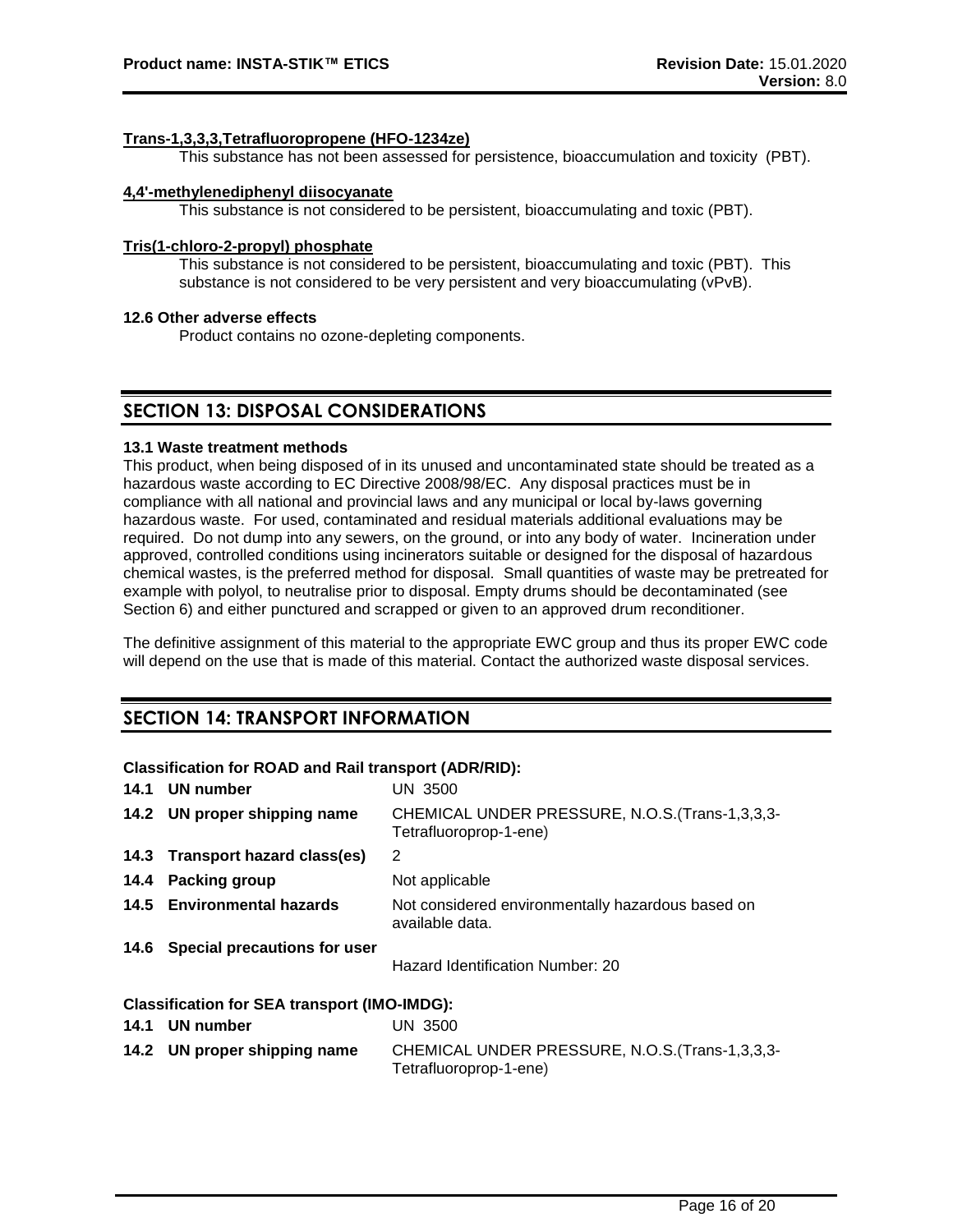|      | 14.3 Transport hazard class(es)                                                                      | $2.2\phantom{0}$                                                          |
|------|------------------------------------------------------------------------------------------------------|---------------------------------------------------------------------------|
| 14.4 | <b>Packing group</b>                                                                                 | Not applicable                                                            |
|      | 14.5 Environmental hazards                                                                           | Not considered as marine pollutant based on available data.               |
| 14.6 | Special precautions for user                                                                         | EmS: F-C, S-V                                                             |
| 14.7 | <b>Transport in bulk according</b><br>to Annex I or II of MARPOL<br>73/78 and the IBC or IGC<br>Code | Consult IMO regulations before transporting ocean bulk                    |
|      | <b>Classification for AIR transport (IATA/ICAO):</b>                                                 |                                                                           |
|      | 14.1 UN number                                                                                       | UN 3500                                                                   |
|      | 14.2 UN proper shipping name                                                                         | Chemical under pressure, n.o.s. (Trans-1,3,3,3-<br>Tetrafluoroprop-1-ene) |
|      | 14.3 Transport hazard class(es)                                                                      | $2.2\phantom{0}$                                                          |
|      | 14.4 Packing group                                                                                   | Not applicable                                                            |
|      | 14.5 Environmental hazards                                                                           | Not applicable                                                            |
|      | 14.6 Special precautions for user                                                                    | No data available.                                                        |

This information is not intended to convey all specific regulatory or operational requirements/information relating to this product. Transportation classifications may vary by container volume and may be influenced by regional or country variations in regulations. Additional transportation system information can be obtained through an authorized sales or customer service representative. It is the responsibility of the transporting organization to follow all applicable laws, regulations and rules relating to the transportation of the material.

# **SECTION 15: REGULATORY INFORMATION**

# **15.1 Safety, health and environmental regulations/legislation specific for the substance or mixture**

# **REACh Regulation (EC) No 1907/2006**

This product contains only components that have been either registered, are exempt from registration, are regarded as registered or are not subject to registration according to Regulation (EC) No. 1907/2006 (REACH)., The aforementioned indications of the REACH registration status are provided in good faith and believed to be accurate as of the effective date shown above. However, no warranty, express or implied, is given. It is the buyer´s/user´s responsibility to ensure that his/her understanding of the regulatory status of this product is correct.

| REACH - Restrictions on the manufacture, placing<br>on the market and use of certain dangerous | Conditions of restriction for the following<br>entries should be considered: |
|------------------------------------------------------------------------------------------------|------------------------------------------------------------------------------|
| substances, preparations and articles (Annex XVII)                                             | Diphenylmethane Diisocyanate, isomers and<br>homologues (Number on list 56)  |
|                                                                                                | 4,4'-methylenediphenyl diisocyanate (Number<br>on list 56)                   |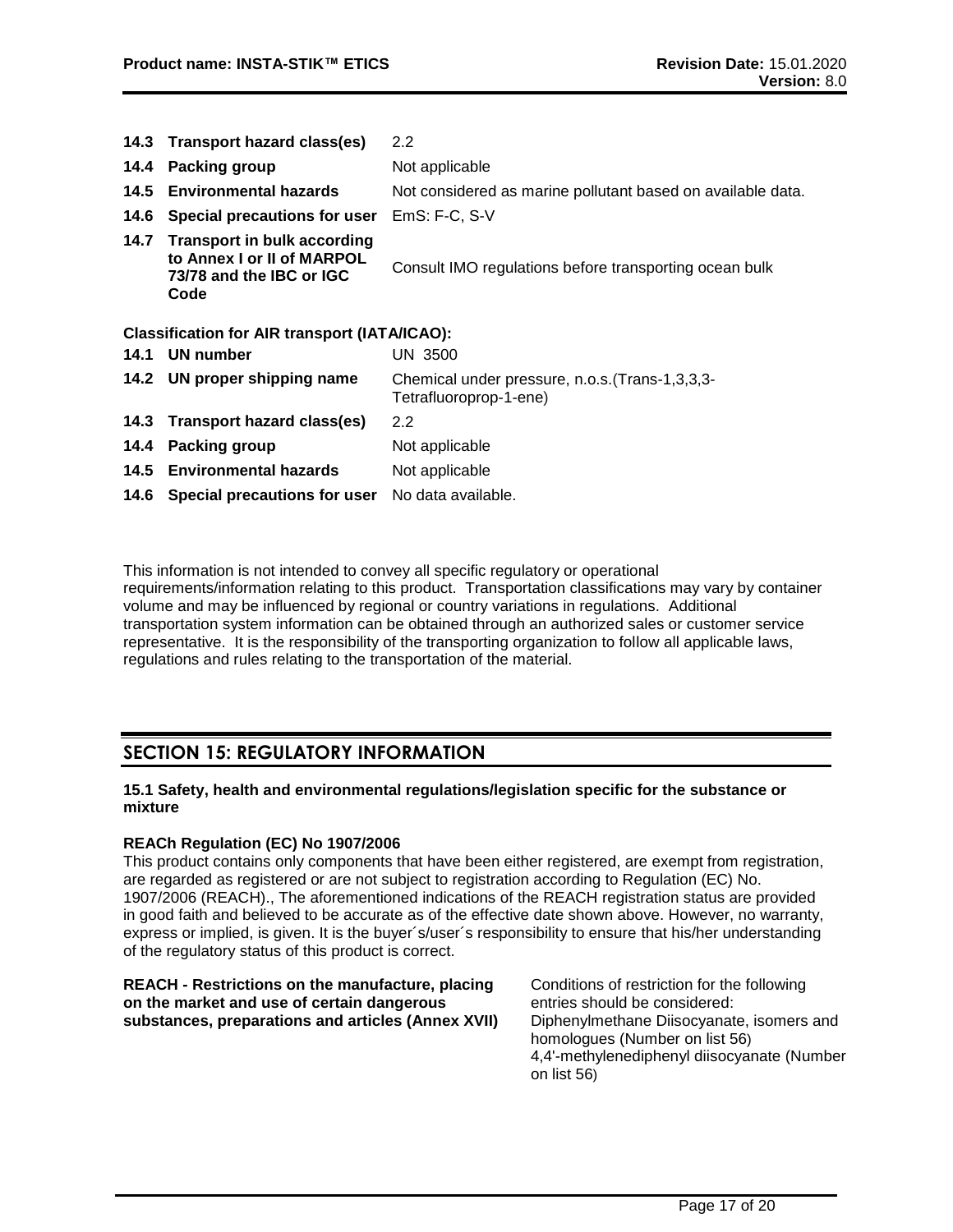# **Seveso III: Directive 2012/18/EU of the European Parliament and of the Council on the control of major-accident hazards involving dangerous substances.**

Listed in Regulation: Not applicable

## **Further information**

Take note of Directive 92/85/EEC regarding maternity protection or stricter national regulations, where applicable.

Take note of Directive 94/33/EC on the protection of young people at work or stricter national regulations, where applicable.

#### **15.2 Chemical safety assessment**

No Chemical Safety Assessment has been carried out for this substance/mixture.

# **SECTION 16: OTHER INFORMATION**

# **Full text of H-Statements referred to under sections 2 and 3.**

| H <sub>280</sub> | Contains gas under pressure; may explode if heated.                              |
|------------------|----------------------------------------------------------------------------------|
| H302             | Harmful if swallowed.                                                            |
| H315             | Causes skin irritation.                                                          |
| H317             | May cause an allergic skin reaction.                                             |
| H319             | Causes serious eye irritation.                                                   |
| H332             | Harmful if inhaled.                                                              |
| H334             | May cause allergy or asthma symptoms or breathing difficulties if inhaled.       |
| H335             | May cause respiratory irritation.                                                |
| H <sub>351</sub> | Suspected of causing cancer.                                                     |
| H373             | May cause damage to organs through prolonged or repeated exposure if<br>inhaled. |

## **Classification and procedure used to derive the classification for mixtures according to Regulation (EC) No 1272/2008**

Press. Gas - Liquefied gas - H280 - Based on product data or assessment Skin Irrit. - 2 - H315 - Calculation method Eye Irrit. - 2 - H319 - Calculation method Resp. Sens. - 1 - H334 - Calculation method Skin Sens. - 1 - H317 - Calculation method Carc. - 2 - H351 - Calculation method STOT SE - 3 - H335 - Calculation method STOT RE - 2 - H373 - Calculation method

# **Revision**

Identification Number: 11003153 / A753 / Issue Date: 15.01.2020 / Version: 8.0 Most recent revision(s) are noted by the bold, double bars in left-hand margin throughout this document.

| Legend |                                         |
|--------|-----------------------------------------|
| ACGIH  | USA. ACGIH Threshold Limit Values (TLV) |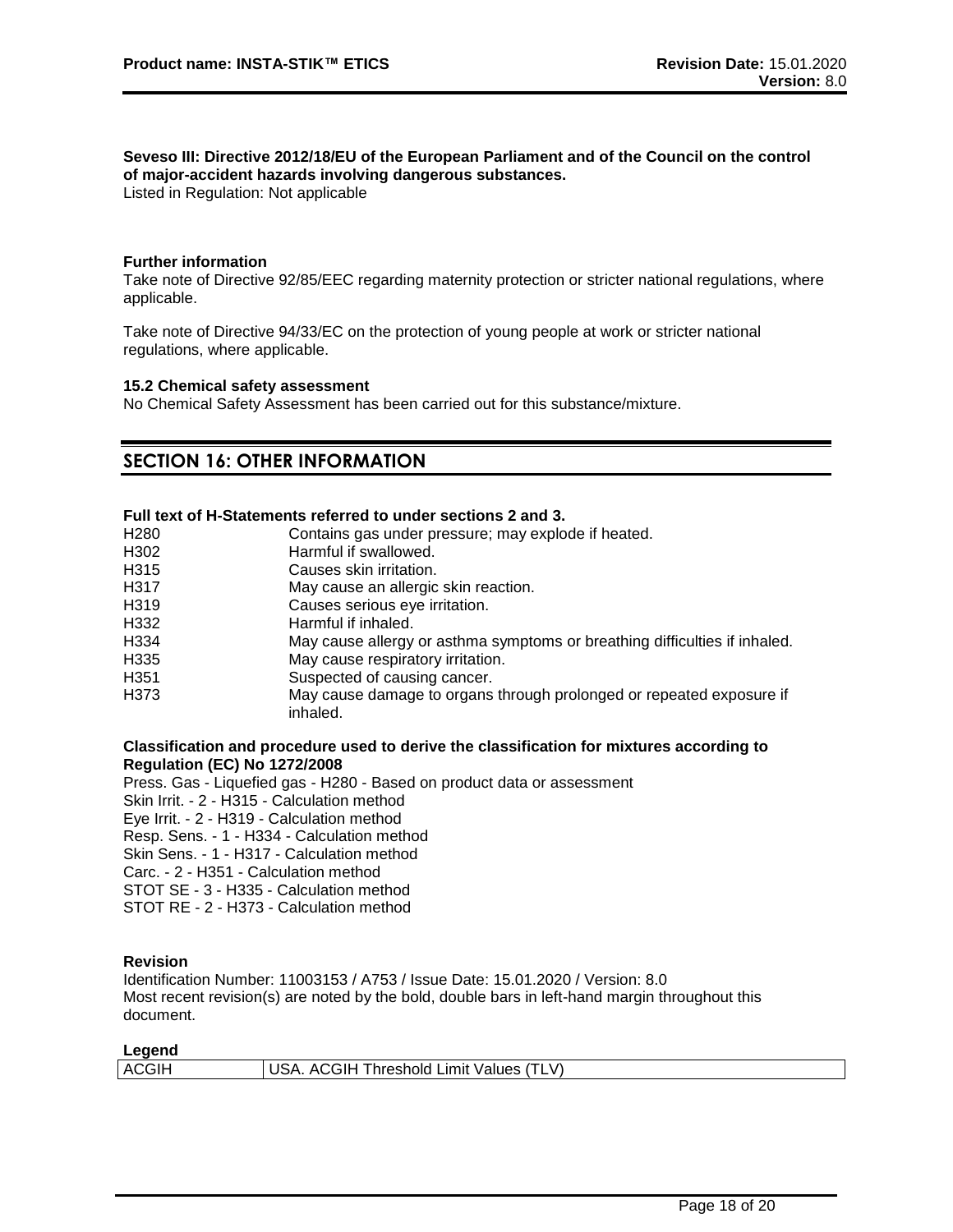| Dow IHG     | Dow Industrial Hygiene Guideline                   |
|-------------|----------------------------------------------------|
| <b>STEL</b> | Short term exposure limit                          |
| <b>TWA</b>  | 8-hour, time-weighted average                      |
| Acute Tox.  | Acute toxicity                                     |
| Carc.       | Carcinogenicity                                    |
| Eye Irrit.  | Eye irritation                                     |
| Resp. Sens. | Respiratory sensitisation                          |
| Skin Irrit. | Skin irritation                                    |
| Skin Sens.  | Skin sensitisation                                 |
| STOT RE     | Specific target organ toxicity - repeated exposure |
| STOT SE     | Specific target organ toxicity - single exposure   |

# **Full text of other abbreviations**

ADN - European Agreement concerning the International Carriage of Dangerous Goods by Inland Waterways; ADR - European Agreement concerning the International Carriage of Dangerous Goods by Road; AICS - Australian Inventory of Chemical Substances; ASTM - American Society for the Testing of Materials; bw - Body weight; CLP - Classification Labelling Packaging Regulation; Regulation (EC) No 1272/2008; CMR - Carcinogen, Mutagen or Reproductive Toxicant; DIN - Standard of the German Institute for Standardisation; DSL - Domestic Substances List (Canada); ECHA - European Chemicals Agency; EC-Number - European Community number; ECx - Concentration associated with x% response; ELx - Loading rate associated with x% response; EmS - Emergency Schedule; ENCS - Existing and New Chemical Substances (Japan); ErCx - Concentration associated with x% growth rate response; GHS - Globally Harmonized System; GLP - Good Laboratory Practice; IARC - International Agency for Research on Cancer; IATA - International Air Transport Association; IBC - International Code for the Construction and Equipment of Ships carrying Dangerous Chemicals in Bulk; IC50 - Half maximal inhibitory concentration; ICAO - International Civil Aviation Organization; IECSC - Inventory of Existing Chemical Substances in China; IMDG - International Maritime Dangerous Goods; IMO - International Maritime Organization; ISHL - Industrial Safety and Health Law (Japan); ISO - International Organisation for Standardization; KECI - Korea Existing Chemicals Inventory; LC50 - Lethal Concentration to 50 % of a test population; LD50 - Lethal Dose to 50% of a test population (Median Lethal Dose); MARPOL - International Convention for the Prevention of Pollution from Ships; n.o.s. - Not Otherwise Specified; NO(A)EC - No Observed (Adverse) Effect Concentration; NO(A)EL - No Observed (Adverse) Effect Level; NOELR - No Observable Effect Loading Rate; NZIoC - New Zealand Inventory of Chemicals; OECD - Organization for Economic Co-operation and Development; OPPTS - Office of Chemical Safety and Pollution Prevention; PBT - Persistent, Bioaccumulative and Toxic substance; PICCS - Philippines Inventory of Chemicals and Chemical Substances; (Q)SAR - (Quantitative) Structure Activity Relationship; REACH - Regulation (EC) No 1907/2006 of the European Parliament and of the Council concerning the Registration, Evaluation, Authorisation and Restriction of Chemicals; RID - Regulations concerning the International Carriage of Dangerous Goods by Rail; SADT - Self-Accelerating Decomposition Temperature; SDS - Safety Data Sheet; SVHC - Substance of Very High Concern; TCSI - Taiwan Chemical Substance Inventory; TRGS - Technical Rule for Hazardous Substances; TSCA - Toxic Substances Control Act (United States); UN - United Nations; vPvB - Very Persistent and Very **Bioaccumulative** 

# **Information Source and References**

This SDS is prepared by Product Regulatory Services and Hazard Communications Groups from information supplied by internal references within our company.

SPECIALTY ELECTRONIC MATERIALS ITALY SRL urges each customer or recipient of this (M)SDS to study it carefully and consult appropriate expertise, as necessary or appropriate, to become aware